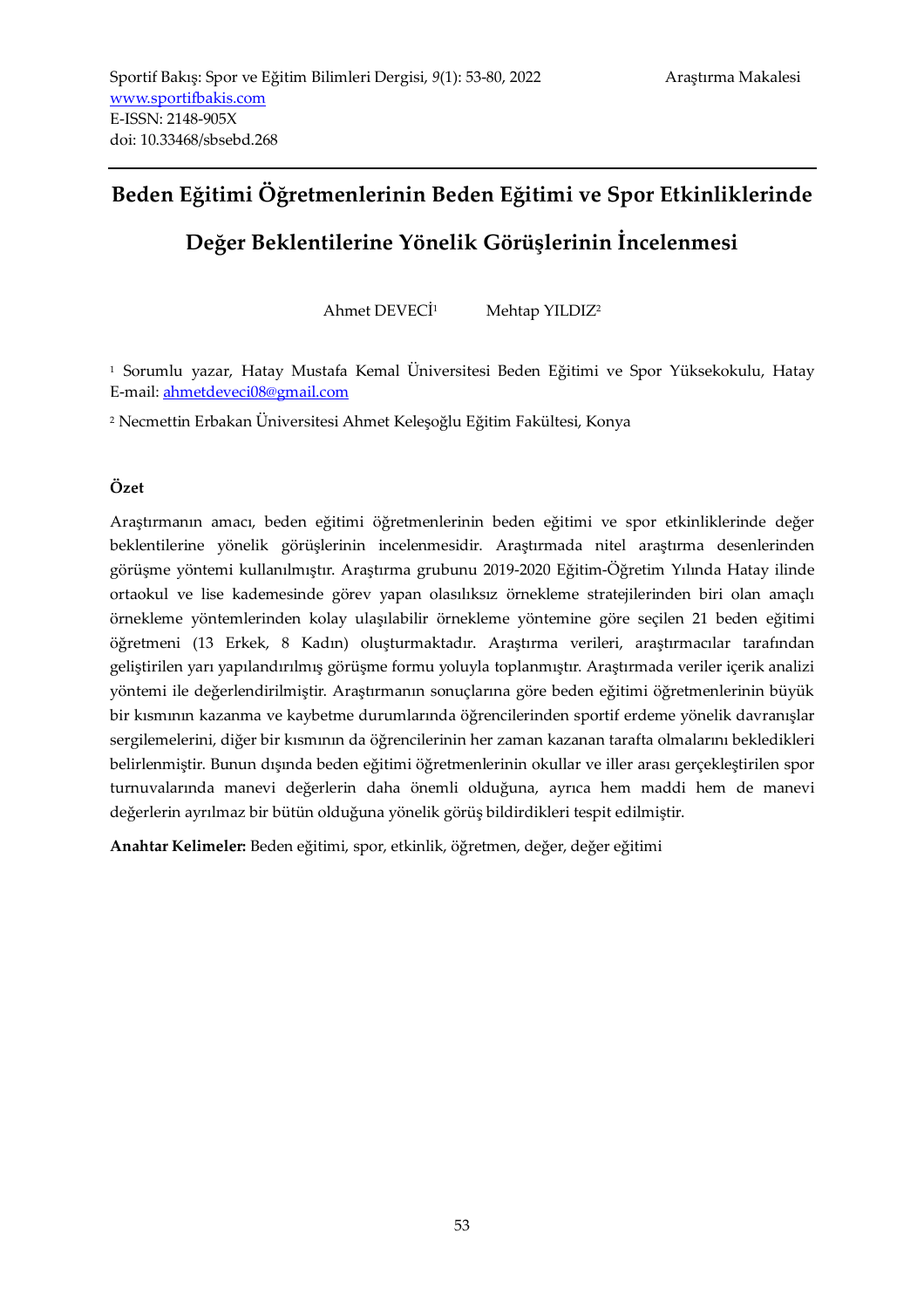# **Examining the Views of Physical Education Teachers on Value**

# **Expectations in Physical Education and Sports Activities**

## **Abstract**

The purpose of the research was to examine the views of physical education teachers on value expectations in physical education and sports activities. The study was designed as a qualitative research and interview method was used in the research. The research group consisted of 21 physical education teachers (13 Male, 8 Female) who were selected according to the convenient sampling method in 2019-2020 Academic Year in Hatay province. Research data were collected through a semi-structured interview form developed by the researchers. In the research, the data were evaluated by content analysis method. According to the results of the research, it was determined that most of the physical education teachers expected their students to exhibit behaviors towards sportive virtue in cases of winning and losing, and some others expected their students to always be on the winning side. Besides, it was determined that physical education teachers stated that moral values were more important in sports tournaments held between schools and provinces, and that both material and moral values were an inseparable whole.

**Keywords:** Physical education, sports, activity, teacher, value, value education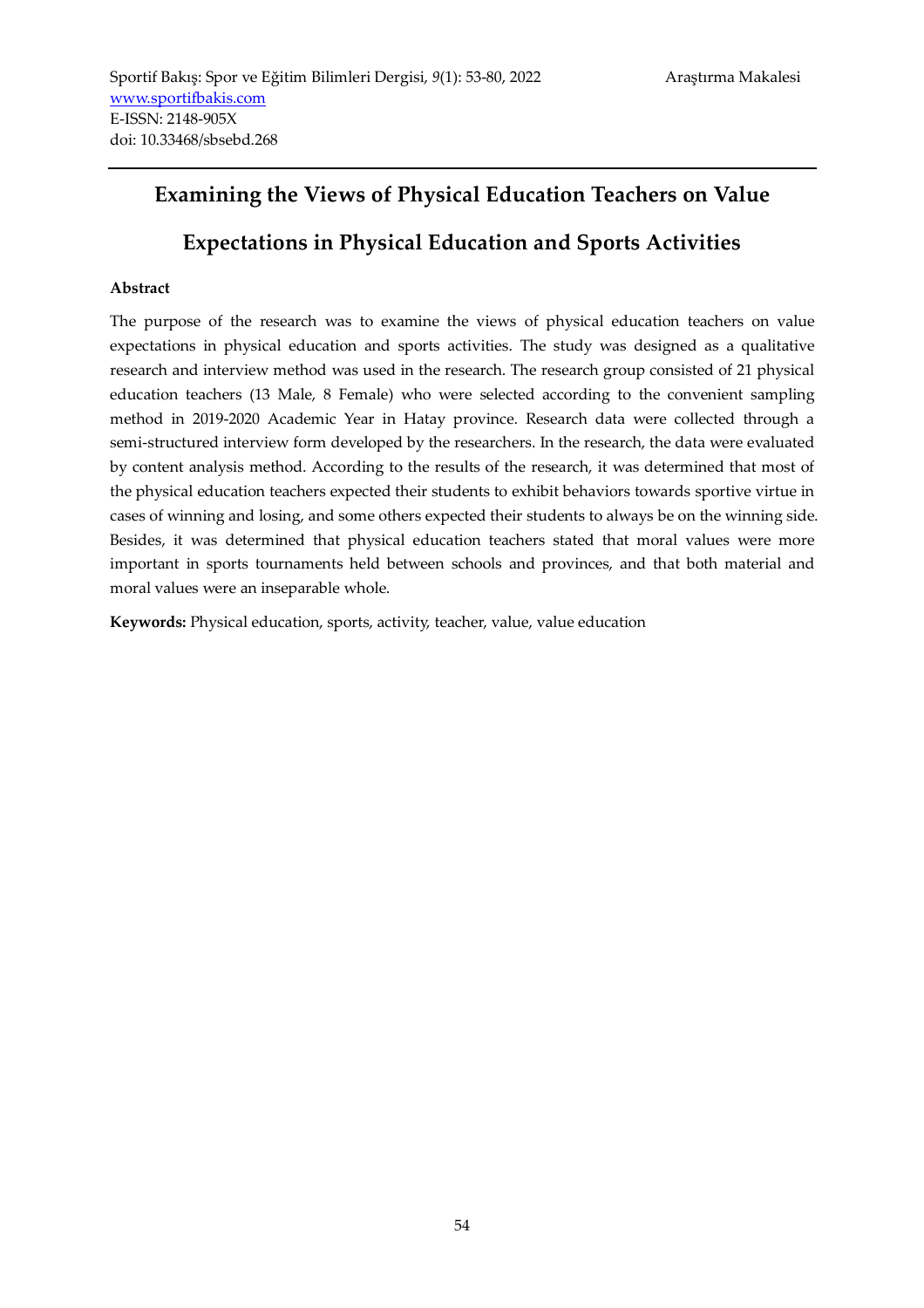#### **SUMMARY**

**Introduction and Aim:** Schwartz (1994) defined value as the beliefs that make up the whole of the behaviors that groups have to choose at the end of the process by making efforts for the smooth functioning and survival of the groups." Individuals learn their beliefs about their values from other people around them and reflect these values to their behaviors. While parents are primarily responsible for the moral education of their children, school appears as an important institution that teaches social values, after the family. Values education at school takes place within the process of raising citizens. In this process, teachers consciously or unconsciously transfer values to their students (Coombs-Richardson & Tolson, 2005). From this point of view, the values held by students and teachers at different times in different countries have been the focus of scientific research (Capel et al., 2018). It is considered important by the society that students participating in physical education and sports activities exhibit positive or negative behaviors appropriate to their individual or cultural structure in social, moral and conscientious terms. Therefore, the importance of this study lies in the discovery and definition of the values that physical education teachers expect from their students in physical education and sports activities. In this context, it is thought that this study will be a guide for all stakeholders of education in order to organize the curriculum applied in physical education lessons by education policy practitioners more effectively. As a result, the aim of the research is to examine "Value Expectations of Physical Education Teachers in Physical Education and Sports Activities". **Method:** Qualitative research method was used in this study. Qualitative research method tries to understand the reasons behind the behavior of individuals and the social reality; It is a non-quantitative research type in which qualitative data collection techniques such as interview and document analysis are used (Gürbüz & Şahin, 2018). In the research, phenomenology research design, which is one of the qualitative research designs, was used to determine the framework of the research. Phenomenology research focuses on how individuals perceive the phenomena they live and experience, what meanings they attribute to them, what they feel, how they describe them, and what meanings they share with other people (Patton, 2002). In this study, the opinions of physical education teachers were included in order to determine the appropriate behaviors that students gain in physical education lessons and various sports activities or that they should show in various situations. Therefore, this situation paved the way for the use of the interview method, which is one of the qualitative research methods. The interview method is a data collection method based on taking, recording and qualitatively analyzing the opinions of certain people or persons on the subject for the purpose of the research (Karasar, 2008; Kuş, 2003; Punch, 2005; Yıldırım & Şimşek, 2018). In study, purposive sampling method (Merriam, 2018), which is one of the non-probability sampling strategies used in qualitative research, and easily accessible sampling method, which is one of the purposeful sampling methods, have been used (Yıldırım & Şimşek, 2018). The research group consisted of 21 physical education teachers (13 Male, 8 Female) working as permanent staff in secondary and high schools in 2019-2020 academic year in Hatay province, selected according to the easily accessible sampling method. Nickname codes were given to the participants (as Ö1, Ö2, Ö3,..) who attended in the interview. The answers given by the participants to the open-ended questions in the interview form were read line by line and analyzed systematically with the content analysis method. The data set, which was turned into a written document, was given to two experts and the correlation between the results obtained from each was calculated. Reliability calculation of the data was calculated by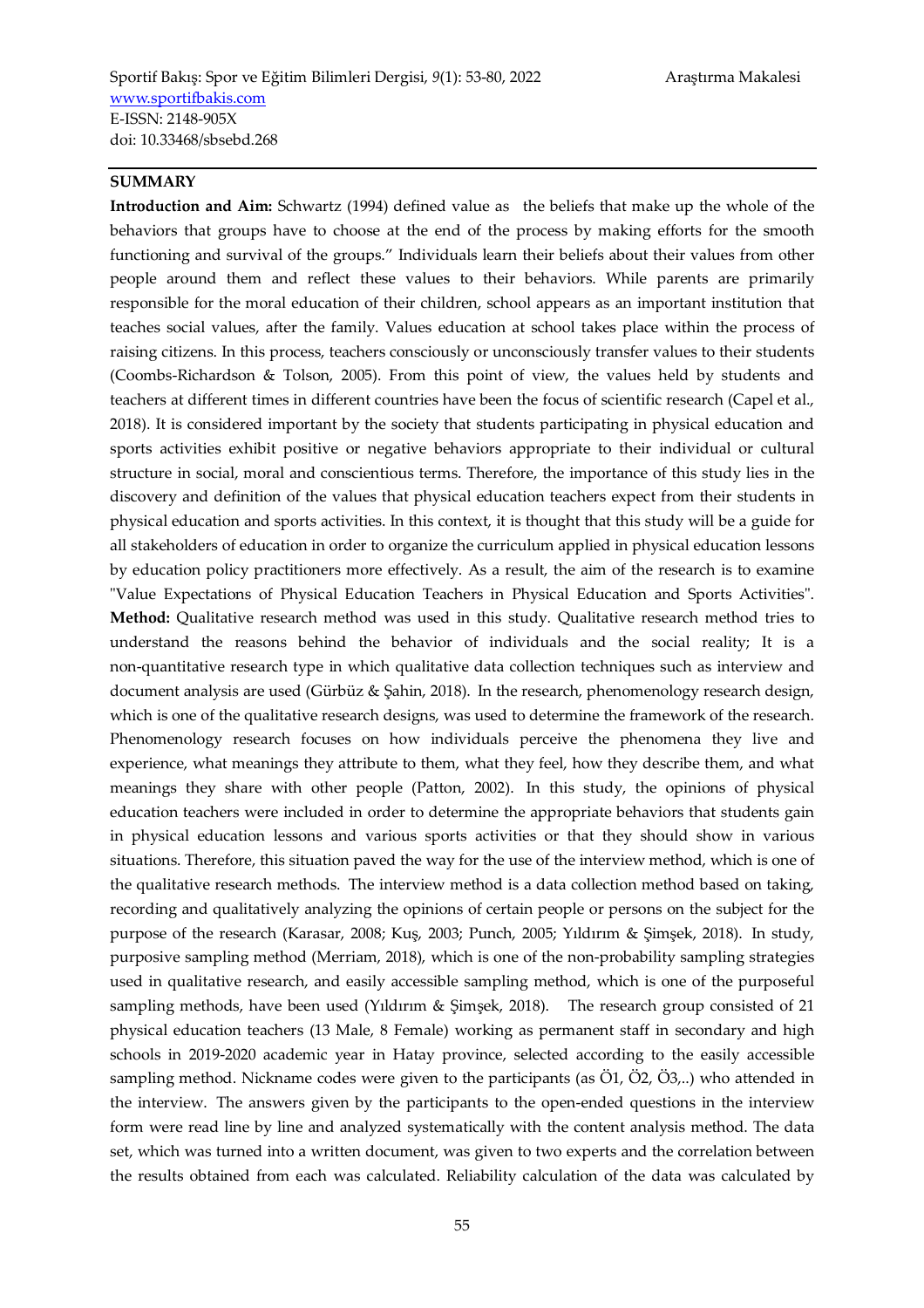using the *Consensus theme* / *Consensus* + *Disagreement theme* X 100 formula. According to the formula result, the consistency between the themes/codes should be 70% or more (Miles & Huberman, 1994). As a result of the application of the formula, 34 of the 39 codes suggested by the experts were approved, and the harmony between the themes/codes was determined as  $34/39x100=87.17$ . The 5 codes on which no consensus could be reached were combined with other appropriate codes. **Results:** According to the results of the research, it has been determined that most of the physical education teachers expect their students to exhibit behaviors towards sportive virtue in cases of winning and losing, and some others expect their students to always be on the winning side. Apart from this, it has been determined that physical education teachers have stated that moral values are more important in sports tournaments held between schools and provinces, and that both material and moral values are an inseparable whole. **Suggestions:** It is recommended that; Physical education teachers should teach students sports-related strategies and skills as well as behaviors towards sportive virtue and be positive role models in order to show the values expected from students, physical education teachers should not scold students and instill the philosophy that losing is a fact of life, so that students do not lose their self-confidence, especially in cases of loss in physical education and sports activities, the Ministry of National Education put this issue on the agenda in order to meet the financial expenses, which are among the biggest obstacles to participation in physical education and sports activities.

#### **1. GİRİŞ**

Schwartz (1994) değeri; grupların sorunsuz işleyişi ve hayatta kalması için, amaçladıkları ve bu amaçlar için çaba sarf ederek, sürecin sonunda seçim yapmak zorunda oldukları davranışların bütününü oluşturan inançlar olarak tanımlamaktadır. Başka bir anlamda değer, bireyin ihtiyaçları ile toplumsal yaşamın taleplerini uzlaştıran içselleştirilmiş standartlardır (Parashar, Dhar ve Dhar, 2004). En genel tanımıyla ise değer, bireyleri neyin iyi ya da neyin kötü olduğu konusunda yönlendiren bir seçim ve bireylerin çevre ile etkileşimini sağlayan geçmişten süre gelen birikimlerdir (Veugelers ve Vedder, 2003).

Bireyler değerlerine ilişkin inançlarını çevrelerindeki diğer bireylerden öğrenir ve bu değerleri davranışlarına yansıtırlar. Ailenin ardından okullar toplumsal değerleri öğreten önemli bir kurumlardır. Okulda değerler eğitimi sürecinde öğretmenler bilinçli ya da bilinçsiz olarak değerleri öğrencilerine aktarırlar (Coombs-Richardson ve Tolson, 2005). Buradan hareketle farklı ülkelerde, farklı zamanlarda öğrenci ve öğretmenler tarafından sahip olunan değerler, bilimsel araştırmaların odak noktası olmuştur (Capel, Padaruth ve Ramkurrun, 2018). Ancak bu konuda çeşitli sosyal ve ahlaki değer araştırmaları yapılmasına rağmen değer kavramı üzerinde hala tam olarak fikir birliği sağlanamamıştır (Yıldız ve Güven, 2013). Buraya kadar yapılan açıklamalardan yola çıkarak değer kavramının, birey ve toplum yaşamına ilgi gösteren çeşitli disiplinlerin dikkatini çektiği, ayrıca değerlerin bireylerin toplumla bütünleşmesine olanak sağladığı görülebilir.

Değerler açısından spor; davranışları adil, yasal, gerekli, izin verilen ve teşvik edilen şeklinde sınıflandırmaktadır. İnsanlarda ahlak eğitiminin çok önemli bir aracı olan spor, toplum tarafından kabul gören evrensel değerlerin öğrenilmesini sağlamaktadır (Simon, 2003). Spor insanlara sağlık, yenilenme, sosyal katılım, sosyal kontrol, istihdam, vatan ve millet sevgisi (Devine ve Telfer, 2016),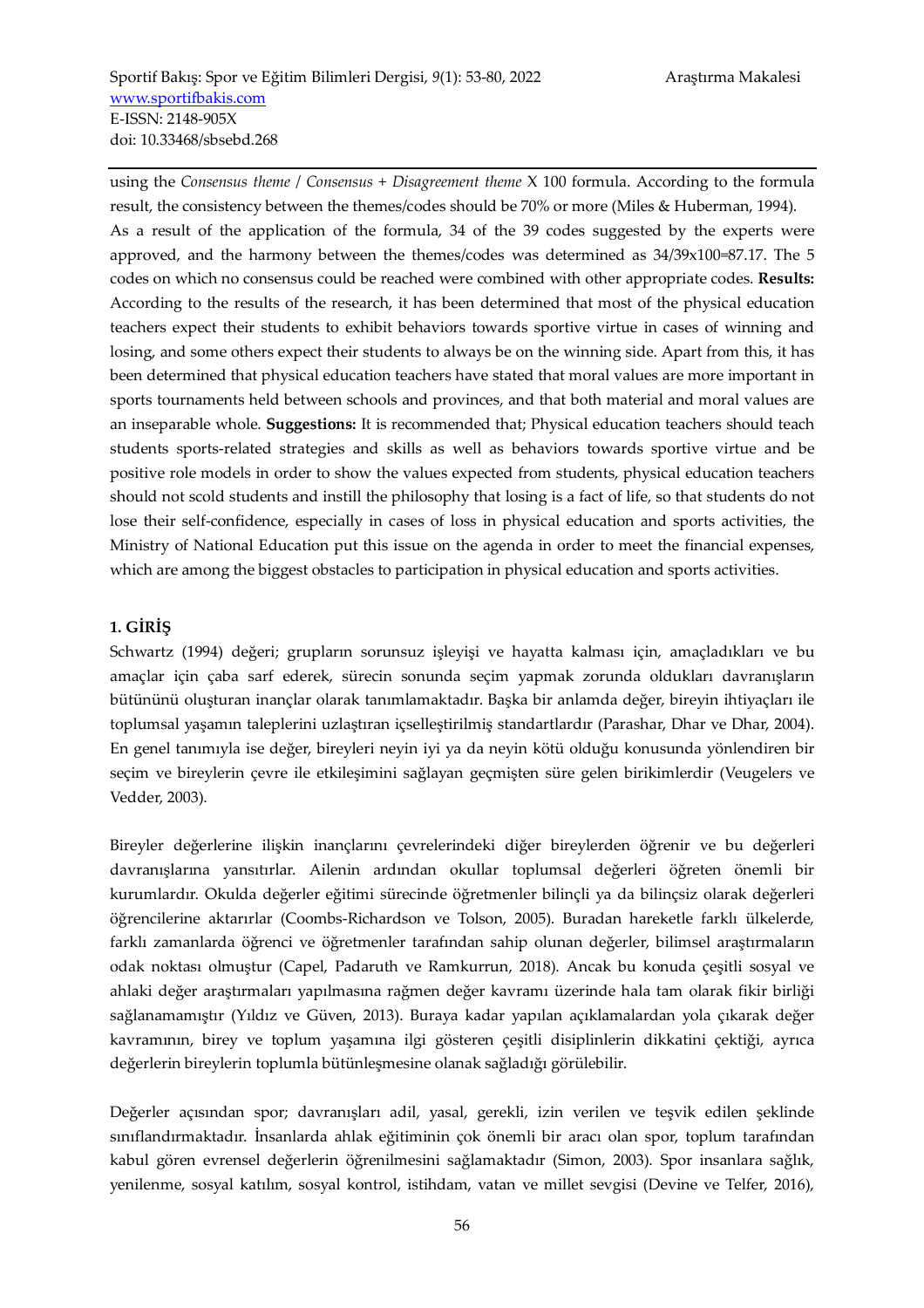ahlaki karakter, özsaygı, takım arkadaşlığı, etik (Păunescu, Gagea, Păunescu ve Piţigoi, 2013), kurallara uyma, disiplin, özgüven, iş birliği, hoşgörü, adalet, sportmenlik, sabır (Kirschenbaum, 1995), saygı, yardımlaşma, dostluk, cesaret, temizlik (Öztürk Kuter ve Kuter, 2012) gibi değerleri öğretebilmektedir. Genel olarak çoğu ülkenin özellikle örgün eğitim müfredatlarında bulunan beden eğitimi ve spor derslerinin sağlıklı bir yaşam tarzına da öncülük ettiği de literatürde açıkça görülmektedir. Beden eğitimi ve spor dersi, doğası gereği çok işlevli bir yapıya sahiptir. Bu bağlamda beden eğitimi ve spor dersi bireyin ahlaki ve ruhsal niteliklerinin oluşmasını, psikomotor gelişiminin desteklenmesini, yararlı sosyal ve mesleki faaliyetlerin organizasyonunu sağlayarak hastalıkların önlenmesine ve çeşitli rahatsızlıkların rehabilite edilmesine olanak sağlar (Prysiazhniuk, Tolubko, Oleniev, Parczevskyy, Prontenko, Griban ve Griba, 2018). Svendsen (2014) beden eğitimi derslerinin sağlıkla yakından ilişkisinin olduğunu vurgulamış, beden eğitimi öğretmenlerinin de bu ilişkinin gelişmesinde merkezi bir rol oynadığını ifade etmiştir. Bununla birlikte, beden eğitimi dersleri; öğrencilerin sadece formda kalmalarına, motor becerilerini ve kas gücünü geliştirmelerine yardımcı olmakla kalmaz, aynı zamanda sportmenlik, takım çalışması, dürüstlük, en iyi kişisel performans için çabalama, öz saygı, grup katılımı gibi birçok değerin de gelişimine katkı sağlar. Dolayısıyla beden eğitimi derslerinin, öğrencilerde hem bireysel hem de toplumsal değerleri teşvik etmek ve geliştirmek için önemli bir yere sahip olduğu söylenebilir.

Günümüzde ebeveynler ve öğrenciler beden eğitimi derslerinin sunduğu geniş değerler yelpazesine ikna olduklarından beden eğitimine yönelik tutumları olumlu yönde değişmiştir (Solmon ve Ashy, 1995). Her bireyin farklı önem derecelerine sahip sayısız değeri vardır (Bardi ve Schwartz, 2003). Toplum içinde yetişen insanlar ve aldıkları eğitim onların değer tercihlerini etkiler. Bu değerler, insan hayatını derinden etkileyerek davranış ve olayların değerlendirilmesine rehberlik eder (Schwartz ve Bilsky, 1987). Dolayısıyla toplumsal değerlerin eğitim yoluyla gelecek nesillere aktarıldığı, değer aktarımında eğitim kurumlarının ve eğitimcilerin önemli bir rol oynadığı söylenebilir (Altun, 2003).

Beden eğitimi ve spor etkinliklerine katılan öğrencilerin toplumsal, ahlaki ve vicdani anlamda bireysel ya da kültürel yapıya uygun olumlu ya da olumsuz davranışları sergilemeleri toplum tarafından önemli görülmektedir. Dolayısıyla bu çalışmanın önemi, beden eğitimi öğretmenlerinin beden eğitimi ve spor etkinliklerinde öğrencilerinden göstermelerini bekledikleri değerlerin keşfedilmesi ve tanımlanmasında yatmaktadır. Bu bağlamda bu çalışmanın, eğitim politikası uygulayıcıları tarafından beden eğitimi derslerinde uygulanan müfredatı daha etkin bir şekilde düzenlemek konusunda eğitimin tüm paydaşları için yol gösterici olacağı düşünülmektedir. Sonuç olarak araştırmanın amacı: "Beden Eğitimi Öğretmenlerinin Beden Eğitimi ve Spor Etkinliklerinde Değer Beklentileri"nin incelenmesidir.

#### **2. MATERYAL METOT**

#### *2.1 Araştırmanın Modeli*

Bu araştırmada nitel araştırma yöntemi kullanılmıştır. Nitel araştırma yöntemi, bireylerin davranışlarının arkasında yatan nedenlerin ve sosyal gerçekliğin anlaşılmaya çalışıldığı nicel olmayan bir araştırma türüdür (Gürbüz ve Şahin, 2018). Bu yöntemde mevcut sonuçlar genellenemez, fakat bu sonuçlar konu ilgili olarak bir bakış açısı sağlar (Yıldırım ve Şimşek, 2018).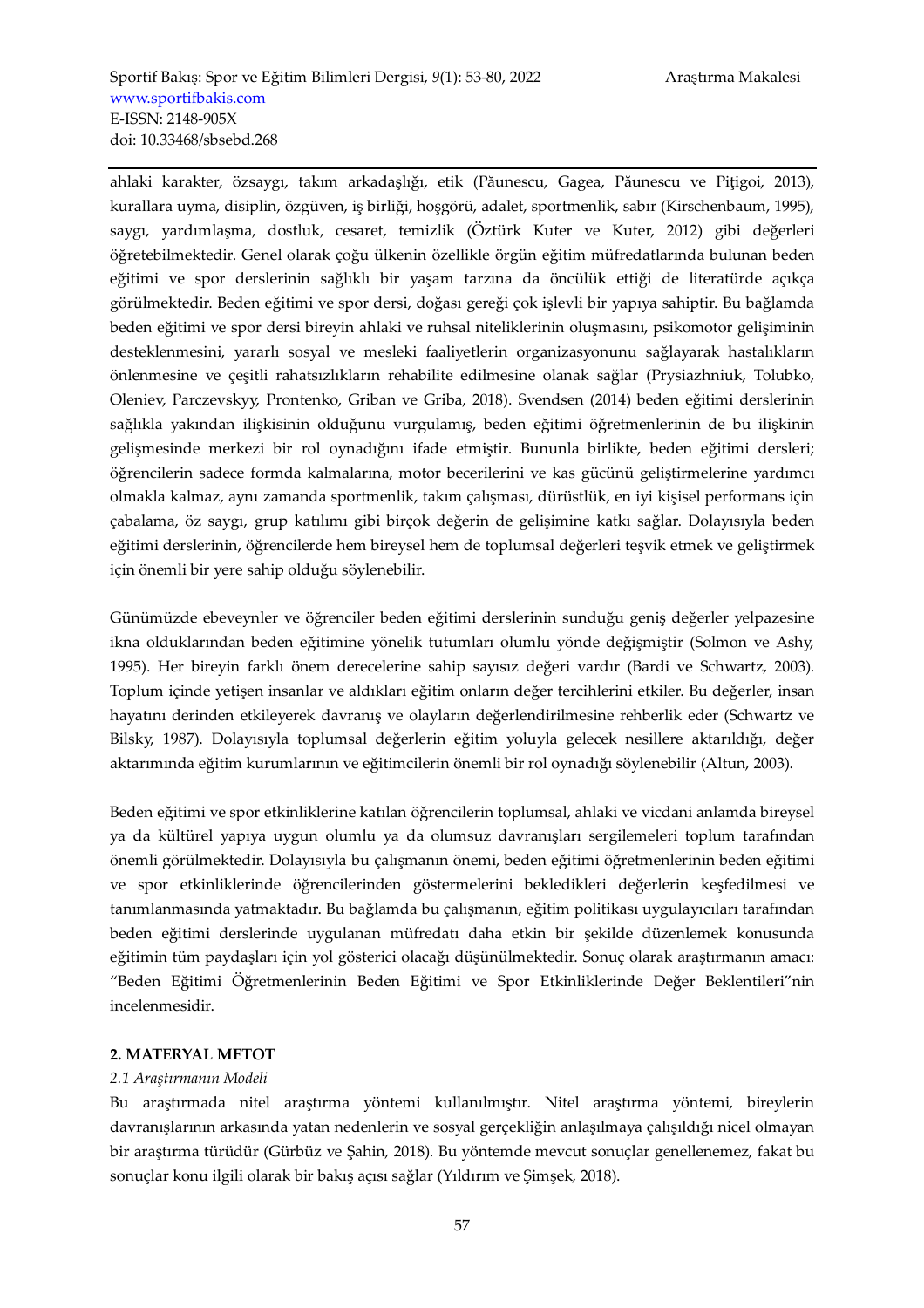Araştırmada çalışmanın çerçevesini belirlemek için nitel araştırma desenlerinden biri olan olgubilim (fenomenoloji) araştırma deseni kullanılmıştır. Fenomenoloji araştırmaları bireylerin yaşadıkları ve deneyimledikleri olguları nasıl algıladıkları, onlara hangi anlamlar yükledikleri, ne hissettikleri, nasıl tanımladıkları ve diğer kişiler ile bunları hangi anlam yüklemeleri ile paylaştıkları üzerine odaklanmaktadır (Patton, 2002).

Bu araştırmada beden eğitimi dersleri ve çeşitli sportif etkinliklerde öğrencilerin çeşitli durumlar karşısında göstermeleri gereken uygun davranışların ne olduğunun belirlenmesi amacıyla, beden eğitimi öğretmenlerinin görüşlerine yer verilmesi, nitel araştırma yöntemlerinden biri olan görüşme yönteminin kullanılmasına zemin hazırlamıştır. Görüşme yöntemi, araştırmanın amacına yönelik olarak belirli kişi ya da kişilerin konuyla ilgili görüşlerini alınmasına, kaydedilmesine ve nitel olarak analiz edilmesine dayalı bir veri toplama yöntemidir (Karasar, 2008; Kuş, 2003; Punch, 2005; Yıldırım ve Şimşek, 2018).

Araştırmada veriler yarı yapılandırılmış görüşme yöntemi ile toplanmıştır. Bu yöntem farklı araştırma durumlarına uyarlanabilecek esnekliğe sahiptir (Punch, 2005). Yani yarı yapılandırılmış görüşmede araştırmacının bazen katılımcılara soru sorarken belirlenen soruların dışına çıkarak özel konulara değinmesine izin verilmektedir (Berg ve Lune, 2019).

## *2.2 Araştırma Grubu*

Araştırmada nitel araştırmalarda kullanılan olasılıksız örnekleme stratejilerinden biri olan amaçlı örnekleme yöntemlerinden (Merriam, 2018) kolay ulaşılabilir örnekleme yöntemi kullanılmıştır (Yıldırım ve Şimşek, 2018).

Dolayısıyla araştırma grubunu kolay ulaşılabilir örnekleme yöntemine göre seçilen 2019-2020 Eğitim-Öğretim Yılında Hatay ilinde ortaokul ve liselerde görev yapan 21 beden eğitimi öğretmeni (13 Erkek, 8 Kadın) oluşturmuştur. Görüşmeye katılan katılımcılara (Ö1, Ö2, Ö3, … şeklinde) takma isim kodları verilmiştir.

| Katılımcı Kodu | Cinsiyet | Yaş | Mesleki Görev Süresi | Öğrenim Durumu | Görüşme Tarihi |
|----------------|----------|-----|----------------------|----------------|----------------|
| Ö1             | Kadın    | 28  | 3                    | Yüksek Lisans  | 02.04.2019     |
| Ö <sub>2</sub> | Kadın    | 31  | 5                    | Lisans         | 03.04.2019     |
| Ö3             | Erkek    | 28  | 2                    | Lisans         | 03.04.2019     |
| Ö4             | Kadın    | 40  | 11                   | Lisans         | 04.04.2019     |
| Ö5             | Erkek    | 35  | 9                    | Lisans         | 04.04.2019     |
| Ö <sub>6</sub> | Kadın    | 27  | 2                    | Yüksek Lisans  | 04.04.2019     |
| Ö7             | Erkek    | 30  | 3                    | Lisans         | 08.04.2019     |
| Ö8             | Erkek    | 29  |                      | Lisans         | 09.04.2019     |
| Ö9             | Erkek    | 26  | 2                    | Lisans         | 09.04.2019     |

**Tablo 1. Araştırma grubunun, katılımcı kodlarına, cinsiyetlerine, yaşlarına, mesleki görev sürelerine, öğrenim durumlarına ve görüşme tarihlerine ilişkin verilerin dağılımı**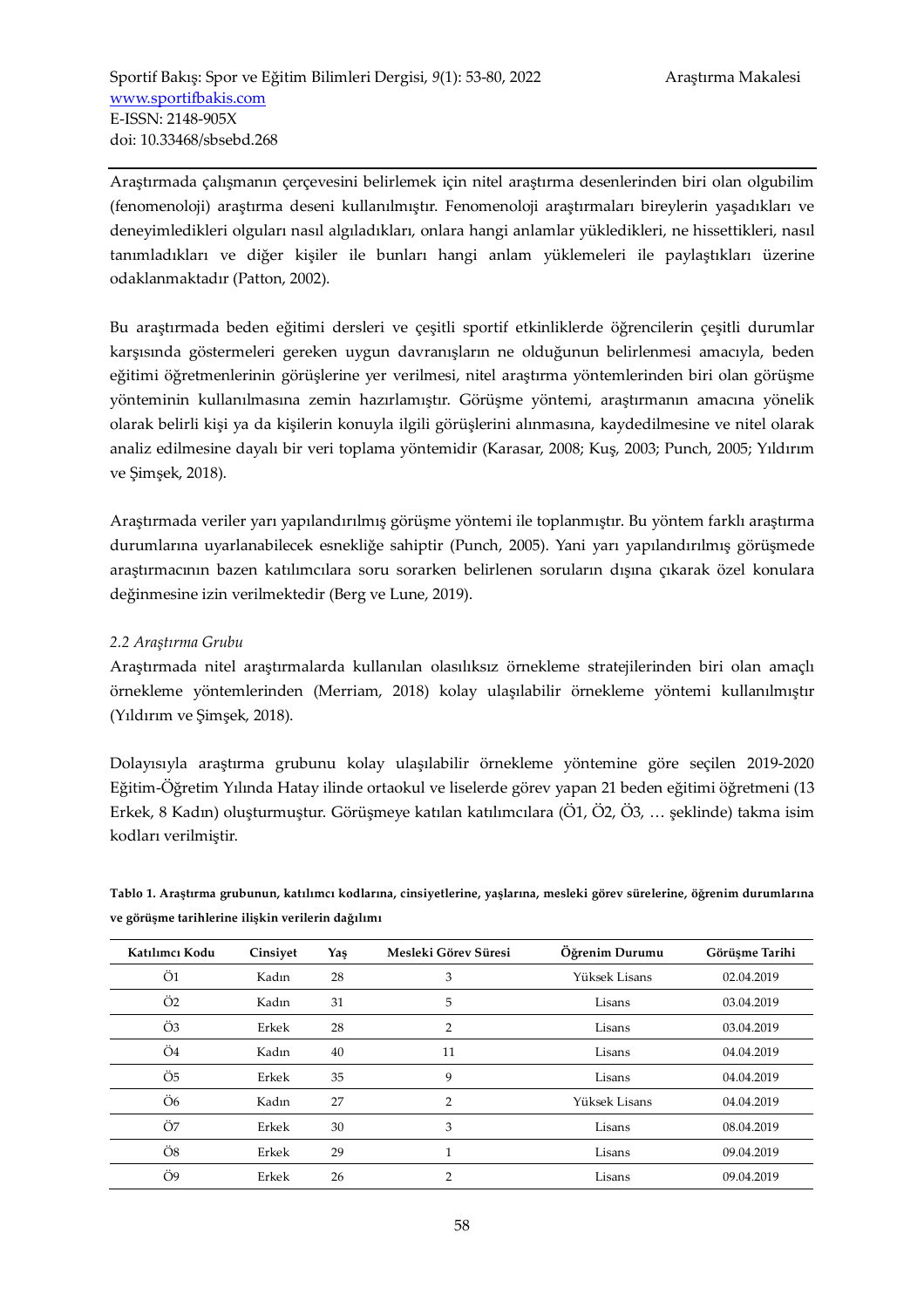| Ö10                    | Erkek | 31 | 7              | Lisans        | 11.04.2019 |
|------------------------|-------|----|----------------|---------------|------------|
| Ö11                    | Erkek | 32 | $\overline{4}$ | Yüksek Lisans | 11.04.2019 |
| Ö12                    | Erkek | 42 | 14             | Lisans        | 12.04.2019 |
| Ö13                    | Kadın | 41 | 12             | Lisans        | 12.04.2019 |
| Ö14                    | Erkek | 34 | 4              | Lisans        | 15.04.2019 |
| $\ddot{\mathrm{O}}$ 15 | Kadın | 30 | 4              | Lisans        | 16.04.2019 |
| Ö16                    | Erkek | 37 | 11             | Lisans        | 17.04.2019 |
| Ö17                    | Kadın | 30 | 3              | Yüksek Lisans | 18.04.2019 |
| Ö18                    | Erkek | 41 | 15             | Lisans        | 19.04.2019 |
| Ö19                    | Erkek | 33 | 8              | Lisans        | 19.04.2019 |
| Ö20                    | Kadın | 32 | $\overline{4}$ | Yüksek Lisans | 26.04.2019 |
| Ö21                    | Erkek | 25 | 1              | Lisans        | 29.04.2019 |

**Tablo 1. Araştırma grubunun, katılımcı kodlarına, cinsiyetlerine, yaşlarına, mesleki görev sürelerine, öğrenim durumlarına ve görüşme tarihlerine ilişkin verilerin dağılımı (devam)**

Tablo 1'de görülebileceği üzere araştırmaya cinsiyet bakımından; 8'i kadın, 13'ü erkek 21 beden eğitimi öğretmeninin katıldığı, katılımcıların yaş bakımından; 25 ile 42 yaş aralığında oldukları, katılımcıların mesleki görev sürelerinin 1 ile 15 yıl arasında değiştiği, katılımcıların öğrenim durumu bakımından; 5 katılımcının yüksek lisans 16 katılımcının lisans mezunu oldukları, son olarak görüşmelerin 2019 yılının Nisan ayında farklı günlerde gerçekleştiği görülmektedir.

#### *2.3 Veri Toplama Araçları*

Araştırmada veri toplama aracı olarak araştırmacılar tarafından oluşturulan yarı yapılandırılmış bir görüşme formu kullanılmıştır. Görüşme formunun yapılandırılması sürecinde araştırmanın konusu ile ilgili literatür taraması yapılmış, ilgili araştırmalar incelenmiş ve üç konu alanı uzmanı tarafından belirlenen sorular onaylandıktan sonra sorular oluşturulmuştur. Formun pilot uygulaması 3 beden eğitimi öğretmeni ile gerçekleştirilmiş, konu alanı uzmanlarının ve araştırmacıların soruları yeniden değerlendirmesi sonucu son haline getirilmiştir. Görüşme formunun birinci bölümünde beden eğitimi öğretmenlerinin cinsiyet, yaş, mesleki görev süresi ve öğrenim durumuna ilişkin bilgilere yer verilmiştir. Görüşme formunun ikinci bölümünde ise, beden eğitimi öğretmenlerinin beden eğitimi ve spor etkinliklerinde öğrencilerinden göstermelerini bekledikleri değerlere ilişkin görüşlerini tespit etmek amaçlanmıştır. Hazırlanan görüşme formunda iki açık uçlu soru yer almaktadır. Araştırmada katılımcılara yöneltilen görüşme soruları şu şekildedir:

- 1. Beden eğitimi derslerinde ve spor müsabakalarında öğrencilerinizden kazanma veya kaybetme durumunda ne tür davranışlar sergilenmesini beklemektesiniz?
- 2. Okullar ve iller arası spor turnuvalarında maddi değerlerin mi / manevi değerlerin mi daha önemli görüldüğü ile ilgili neler söylemek istersiniz?

Yarı yapılandırılmış bir görüşme formu, soruların sorulduğu şekilde ve sırada esnekliğe izin verirken, tüm katılımcılara aynı genel soruların sorulmasını sağlamıştır (Shank, 2006). Bu sayede açık uçlu görüşme soruları, katılımcılara anlayışlarını, algılarını ve deneyimlerini ifade etme biçimi sağlamıştır (Roulston, 2010).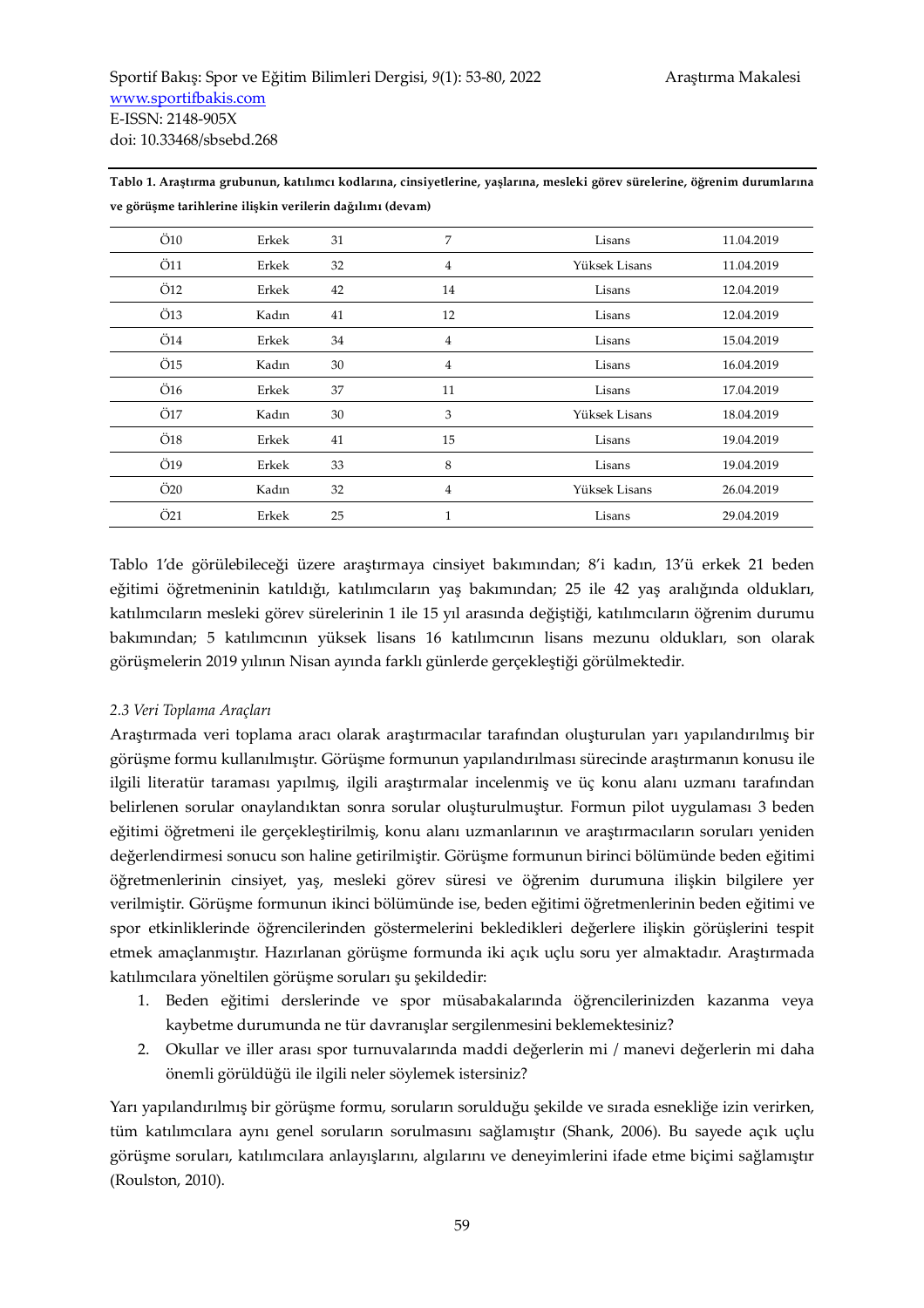#### *2.4 Verilerin Toplanması*

Araştırma verileri 2019 yılı Nisan ayları ayında, beden eğitimi öğretmenlerinden izin ve randevu alınarak, okul saatlerindeki öğle aralarında ve boş derslerinde ayrıca okul dışı kafe ortamlarında bireysel olarak yapılan görüşmelerle toplanmıştır. Her görüşme başlamadan önce katılımcılar çalışmanın amacı ve prosedürleri hakkında bilgilendirilmiştir. Görüşme sırasında katılımcıların yaşam deneyimlerini araştırmacı ile paylaşma konusunda kendilerini rahat hissetmeleri için rahat bir görüşme ortamı yaratılmıştır (Roulston, 2010). Yüz yüze görüşme oturumları muhabbet tarzında başlamıştır. Bu yaklaşım, ilişki kurmaya ve katılımcıyı görüşme ortamında rahatlatmaya yardımcı olması açısından kullanılmıştır (Teddlie ve Tashakkori, 2009). Katılımcılar ile gerçekleştirilen her bir görüşme yaklaşık 20 ile 30 dakika arasında sürmüştür. Görüşmeler, katılımcıların rızaları alınarak ses kayıt özelliği bulunan bir cep telefonu ile kayıt altına alınmıştır. Daha sonra her bir katılımcının görüşleri Word formatında bilgisayar ortamına aktarılmış, yazılı doküman haline getirilmiş ve toplamda 44 sayfalık ham veriye ulaşılmıştır.

#### *2.5 Verilerin Analizi*

Görüşmeye katılan beden eğitimi öğretmenlerine (13 Erkek, 8 Kadın) kişisel bilgilerinin gizli kalması bakımından farklı takma isimler verilmiştir. Katılımcıların görüşme formundaki açık uçlu sorulara verdikleri cevaplar satır satır okunarak sistematik bir biçimde içerik analizi yöntemi ile analiz edilmiştir. İçerik analizinde, analize hangi verilerin dahil edileceği, neyin analiz edileceği, analiz basamakları ve kodlama tablolarının nasıl etkili bir şekilde kullanılacağı süreçlerine dikkat edilmektedir (Berg ve Lune, 2019).

Nitel veri analizinde ham verilerin içeriklerini keşfetmek ve bu verileri çözümlemek için, kodlama işlemi yapılması gereken ilk ve en önemli işlerin başında gelmektedir (Punch, 2005). Araştırmacılar, sordukları sorulara katılımcılar tarafından verilen cevapları bir doküman haline getirip, katılımcıların araştırmanın konusuna ilişkin temel düşünce eğilimlerini çözümlemek durumundadırlar. Dolayısıyla nitel veri analizinde gerçekleştirilen bu çözüm işlemine kodlama adı verilmektedir (Glesne, 2013). Kodlama işleminin en önemli aşaması, temaların belirlenerek açıkça tanımlanmasıdır. Temalar yorumlanırken temaların araştırmacıdan araştırmacıya değişmemesi, nesnelliğin bir şartı olan güvenirliği sağlamaktadır. Görüşme dokümanları tek bir zamanda farklı uzmanlara verilerek elde edilen sonuçlar arasındaki korelasyon hesaplanmalıdır (Miles ve Huberman, 1994). Buradan hareketle görüşme dokümanları iki araştırmacı ve bir uzman tarafından incelenmiş kodlar arasındaki korelasyon hesaplanmıştır.

Verilerin güvenirlik hesaplaması *Görüş birliği sağlanan tema / Görüş birliği + Görüş ayrılığı sağlanan tema X 100* formülü yoluyla hesaplanmıştır. Formül sonucuna göre temalar/kodlar arasındaki uyumun % 70 ve üzerinde olması gerekmektedir (Miles ve Huberman, 1994). Formülün uygulanması sonucunda, uzmanların önerdiği 39 koddan 34'ü onaylanmış, temalar/kodlar arasındaki uyum 34/39x100=87.17 olarak tespit edilmiştir. Üzerinde görüş birliği sağlanamayan 5 kod, uygun görülen diğer kodlara eklenmiştir.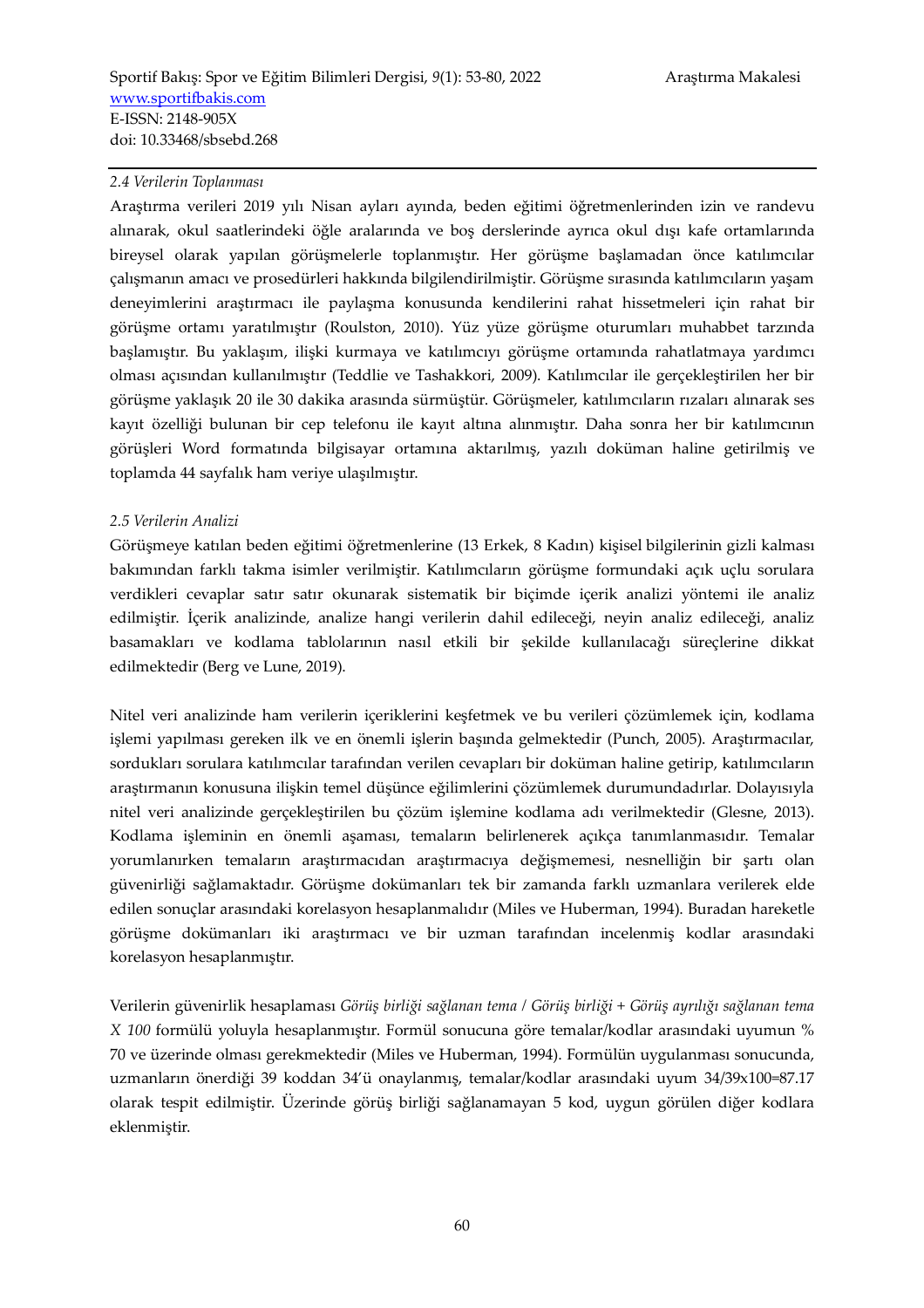#### *2.6 Araştırmanın Geçerlik ve Güvenirliği*

Nitel araştırmalarda geçerlik ve güvenirlik amacıyla "iç geçerlilik" yerine "inandırıcılık", "dış geçerlilik" yerine "aktarılabilirlik", "içgüvenilirlik" yerine "tutarlılık" ve "dış güvenilirlik" yerine "teyit edilebilirlik" kullanılabilmektedir (Yıldırım ve Şimşek, 2013; Creswell, 2018; Merriam, 2018). Bir araştırmada geçerlik ve güvenirlik; o çalışmanın bilimselliğini, inandırıcılığını, ölçülebilirliğini, genellenebilirliğini ve tekrarlanabilirliğini ortaya koyması bakımından önemli kavramlardır (Kılınç, 2018). Bu bağlamda bu araştırmanın geçerlik ve güvenirliğini sağlamak amacıyla inandırıcılık, uzun süreli etkileşim, derinlik odaklı veri toplama, uzman incelemesi, katılımcı teyidi, teyit edilebilirlik, aktarılabilirlik, tutarlılık stratejilerinden yararlanılmıştır (Yıldırım ve Şimşek, 2018).

#### **3. BULGULAR**

Bu bölümde, çalışma grubuna ilişkin tema ve kodlar yüzde ve frekans dağılımlarıyla açıklanmış, temalar ile ilgili katılımcılardan alınan doğrudan alıntılara yer verilmiştir.

**Tablo 2. Beden eğitimi öğretmenlerinin beden eğitimi derslerinde ve spor müsabakalarında öğrencilerinden kazanma veya kaybetme durumunda ne tür davranışlar beklediğine yönelik düşüncelerine ilişkin bulgular** 

| Tema    | Kod                         | Katılımcılar                   | F              | $\%$           | Örnek İfadeler                                                                                                                                                                                            |
|---------|-----------------------------|--------------------------------|----------------|----------------|-----------------------------------------------------------------------------------------------------------------------------------------------------------------------------------------------------------|
|         | Rakibe Saygı                | Ö2,Ö3,Ö7,Ö8,<br>Ö9,Ö14,Ö16,Ö19 | 8              | 32             | Kaybetse de kazansa da rakibine saygıyı hiçbir<br>zaman ikinci plana atmamalıdır (Ö2)                                                                                                                     |
|         | Tokalaşma ve<br>Tebrik Etme | Ö3,Ö5,Ö7,Ö12,<br>Ö14,Ö15,Ö18   | 7              | 28             | Öğrencilerimden kazanma ya da kaybetme<br>durumlarında dostluk havasının oluşması için rakiple<br>tokalaşıp onları takdir etmelerini beklerim (Ö5)                                                        |
|         | Centilmenlik                | Ö11,Ö17,Ö19                    | 3              | 12             | Her ne durumda olursa olsun centilmenliği elden<br>bırakmamaları yerinde olur tabii ki (Ö19)                                                                                                              |
| Sportif | Kin Beslememe               | Ö14,Ö19                        | $\overline{2}$ | 8              | Kaybederse rakibine karşı kin gütmemeli (Ö14)                                                                                                                                                             |
| Erdem   | Ahlaklı Olma                | Ö11,Ö13                        | $\overline{2}$ | 8              | Ahlak gibi değerlere sahip olmalarını ve buna uygun<br>tavırlar sergilemesini beklerim (Ö13)                                                                                                              |
|         | Sözlü Sataşmaya<br>Girmeme  | Ö19                            | $\mathbf{1}$   | 4              | Seyirci ile münakaşaya girmeyiniz, hakem ile sözlü<br>sataşmada aşırı tepki göstermeyiniz, diye defalarca<br>söylüyoruz dolayısıyla bu davranışları sergilemelerini<br>bekliyoruz öğrencilerimizden (Ö19) |
|         | Hoşgörü                     | Ö11                            | $\mathbf 1$    | $\overline{4}$ | Hoşgörülü davranmalarını beklerim (Ö11)                                                                                                                                                                   |
|         | Rakibi<br>Küçümsememe       | $\ddot{\mathrm{O}}$ 16         | $\mathbf{1}$   | $\overline{4}$ | Rakibi küçümsememelerini (Ö16)                                                                                                                                                                            |
|         |                             | Toplam                         | 25             | 100            |                                                                                                                                                                                                           |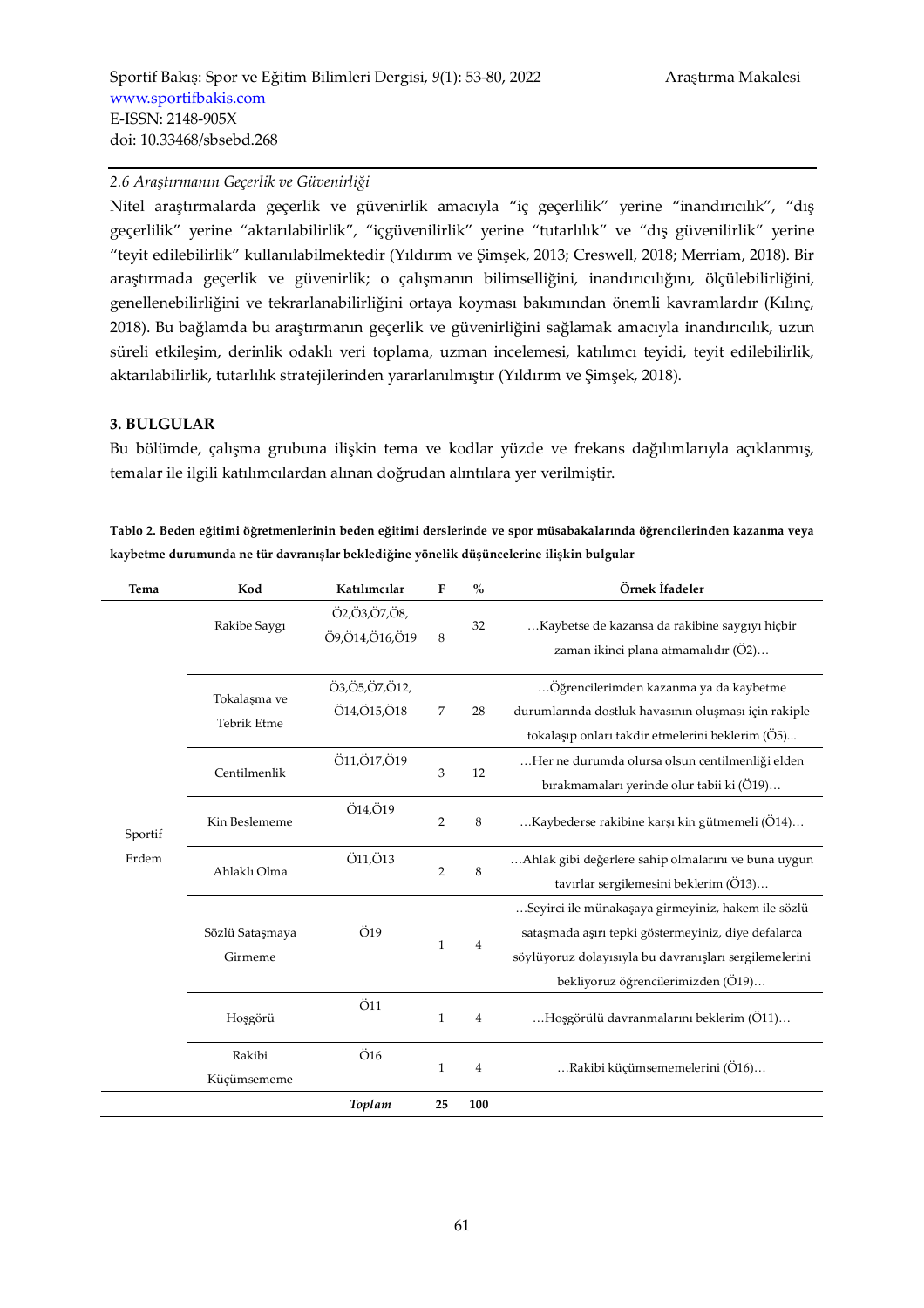**Tablo 2. Beden eğitimi öğretmenlerinin beden eğitimi derslerinde ve spor müsabakalarında öğrencilerinden kazanma veya kaybetme durumunda ne tür davranışlar beklediğine yönelik düşüncelerine ilişkin bulgular (devam)** 

|            |                         |                 |                |       | Genel olarak bu soruya verilecek cevap elbette ki       |
|------------|-------------------------|-----------------|----------------|-------|---------------------------------------------------------|
|            |                         |                 |                |       | kazanma ve kaybetmenin de sporun bir sonucu olduğu      |
|            | Kazanmanın ve           | Ö1,Ö4,Ö5,Ö6,Ö8, |                |       | ve bu durumun öğrenci tarafından algılanması            |
|            | Kaybetmenin Doğal       | Ö12,Ö16,Ö19     | 8              | 61.53 | gerektiğidir Öğrencilerimden beklentim kazanma ve       |
|            | Bir Durum Olması        |                 |                |       | kaybetmenin oyunun doğal bir sonucu olduğunun           |
|            |                         |                 |                |       | farkına vararak durumu içselleştirilmeleri yönünde      |
|            |                         |                 |                |       | olacaktır (Ö4)                                          |
|            |                         |                 |                |       | Kaybetmenin geçici olarak kayıp olarak                  |
|            | Kaybetmenin Uzun        | Ö3,Ö9,          |                |       | göründüğünü lakin uzun vadede kaybetmenin de            |
|            | Vadede Kazanç           | Ö12,Ö13         | 4              | 30.76 | kazanmak olduğu düşüncesinin öğrencilerim               |
| Kabullenme | Sağlaması               |                 |                |       | tarafından algılanmasını beklerim ve bunu onlara        |
|            |                         |                 |                |       | aşılamaya çalışırım (O3)                                |
|            |                         |                 |                |       | Ancak unutulmamalıdır ki sporun kendisinin de           |
|            | Olumsuz                 |                 | $\mathbf{1}$   | 7.69  | hırçın bir doğası vardır. Sporcu için kazanmak en       |
|            |                         |                 |                |       | büyük motivasyon kaynağıdır. Bu nedenle kazanma ve      |
|            | Davranışların           | Ö4              |                |       | kaybetme durumunda öğrenci hırçınlaşır ve               |
|            | Sporun                  |                 |                |       | agresifleşir. Sonuç olarak kaybedenin yaşayacağı hayal  |
|            | Sonuçlarından<br>Olması |                 |                |       | kırıklığı ile yapacağı bazı olumsuz davranışlarda,      |
|            |                         |                 |                |       | kazananın göstereceği abartılı hareketlerde maalesef bu |
|            |                         |                 |                |       | sporun sonucudur (Ö4)                                   |
|            |                         | Toplam          | 13             | 100   |                                                         |
|            | Optimum Duygu-          | Ö1,Ö4,Ö7,       |                |       | Bizler kazanma durumunda öğrencinin sevincini           |
|            | Davranış Durumu         | Ö8,Ö12,Ö19      | 6              | 66.66 | kararında yaşamasını bekleriz (O1)                      |
|            |                         |                 |                |       |                                                         |
| Duygu ve   | Davranışın              |                 |                |       | Rakip takımın bize davranışları bizim onlara            |
| Davranışın | Oluşumunda              | Ö3,Ö19          | $\overline{2}$ | 22.22 | davranış şeklimizi belirleyen en önemli unsurdur        |
| Kontrolü   | Rakibin Tepkilerinin    |                 |                |       | (O3)                                                    |
|            | Önemli Olması           |                 |                |       |                                                         |
|            | Verilebilecek           |                 |                |       |                                                         |
|            | Zararlardan             | Ö4              | $\mathbf{1}$   | 11.11 | Kendisine ve çevresine zarar vermemesi kaydı ile        |
|            | Kaçınılması             |                 |                |       | bazı davranışlar anlayışla karşılanabilir (O4)          |
|            |                         | Toplam          | 9              | 100   |                                                         |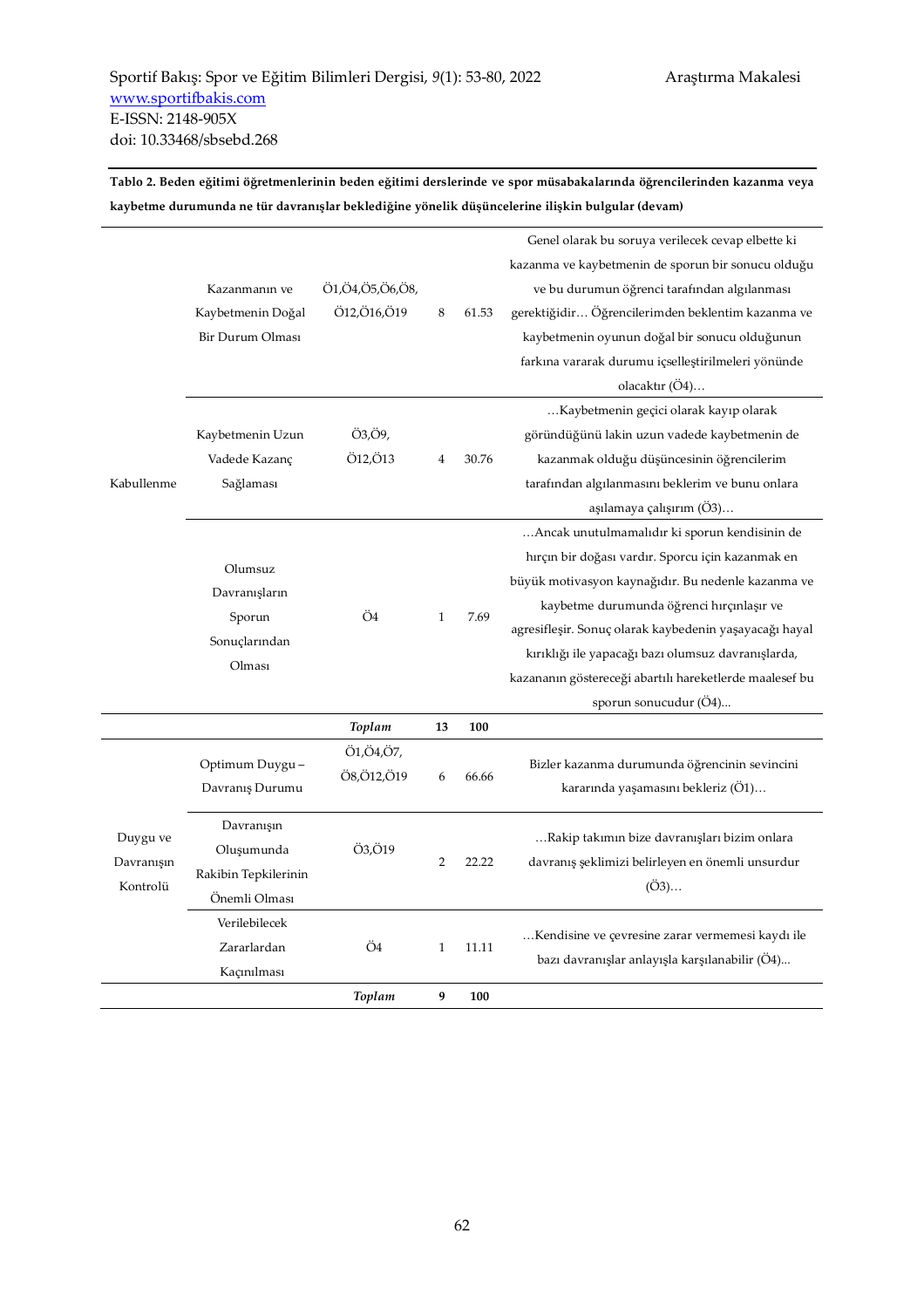**Tablo 2. Beden eğitimi öğretmenlerinin beden eğitimi derslerinde ve spor müsabakalarında öğrencilerinden kazanma veya kaybetme durumunda ne tür davranışlar beklediğine yönelik düşüncelerine ilişkin bulgular (devam)** 

|                                                      |                               |                           |                                                                                                                                       |       | Öncelikle kendimde olan bir özelliktir kaybetmeyi     |
|------------------------------------------------------|-------------------------------|---------------------------|---------------------------------------------------------------------------------------------------------------------------------------|-------|-------------------------------------------------------|
|                                                      |                               |                           | sevmeme duygusu. Öğrencilerimde de bunu görmek<br>Ö3,Ö6,Ö10,<br>isterim. Kazanan taraf olmalarını elbette isterim. Eğer<br>5<br>55.55 |       |                                                       |
| Her Daim Kazanan<br>Ö14,Ö19<br><b>Taraf Olunması</b> |                               |                           |                                                                                                                                       |       |                                                       |
| Beklenti                                             |                               |                           |                                                                                                                                       |       | bir iş yapılıyorsa, emek veriliyorsa hakkı verilerek  |
|                                                      |                               |                           |                                                                                                                                       |       | yapılmalı ve başarıya ulaşılmalıdır. Kazanmak için    |
|                                                      |                               |                           |                                                                                                                                       |       | sonuna kadar savaşmalılar (Ö14)                       |
|                                                      | Özeleştiri                    | Ö3,Ö5,                    | $\overline{4}$                                                                                                                        | 44.44 | Kaybetmemiz halinde öğrencilerimin öz eleştiri        |
|                                                      | Ö10,Ö14<br>Toplam<br>9<br>100 | yapmalarını beklerim (Ö3) |                                                                                                                                       |       |                                                       |
|                                                      |                               |                           |                                                                                                                                       |       |                                                       |
|                                                      |                               |                           |                                                                                                                                       |       | Bu kavramlar derslerine girdiğim o yaş                |
|                                                      | Rehberlik Etme                | Ö1, Ö11, Ö12              | 3                                                                                                                                     | 60    | gruplarındaki çocuklar/gençler için oldukça zordur.   |
|                                                      |                               |                           |                                                                                                                                       |       | Müsabaka bir bakıma bitiş düdüğüyle bitmiyor.         |
|                                                      |                               |                           |                                                                                                                                       |       | Öğrenci bunu zihninde bir süre daha yaşıyor.          |
|                                                      |                               |                           |                                                                                                                                       |       | Dolayısıyla beklediğim olumlu davranışların           |
|                                                      |                               |                           |                                                                                                                                       |       | yerleşmesi kolay değildir ama müsabaka sonrası        |
|                                                      |                               |                           |                                                                                                                                       |       | öğretmenin kontrolünde bir rehberlik/destek ile       |
| Eğitimci Rol                                         |                               |                           |                                                                                                                                       |       | beklenilen kazanımlar zamanla oturtulabilir (Ö1)      |
|                                                      |                               |                           |                                                                                                                                       |       | En önemli şey ise kesinlikle öğretmen davranış ve     |
|                                                      |                               |                           |                                                                                                                                       |       | tutumudur. Öğrenci her zaman öğretmenini taklit       |
|                                                      |                               |                           |                                                                                                                                       |       | eder. Bu nedenle öğretmen kazanma ve kaybetme         |
|                                                      | Model Olma                    | Ö4,Ö18                    | 2                                                                                                                                     | 40    | durumlarında mutlaka davranışlarına dikkat etmeli. O  |
|                                                      |                               |                           |                                                                                                                                       |       | an, kendini örnek alan öğrenciler tarafından dikkatle |
|                                                      |                               |                           |                                                                                                                                       |       | izlendiğinin farkına varmalıdır. Unutulmamalıdır ki   |
|                                                      |                               |                           |                                                                                                                                       |       | davranışların çoğu taklit yoluyla öğrenilir (Ö4)      |
|                                                      |                               | Toplam                    | 5                                                                                                                                     | 100   |                                                       |

Tablo 2 incelendiğinde beden eğitimi öğretmenlerinin beden eğitimi derslerinde ve spor müsabakalarında öğrencilerinden kazanma veya kaybetme durumunda ne tür davranışlar beklediğine yönelik görüşlerinin "Sportif Erdem (f25)", "Kabullenme (f13)", "Duygu ve Davranışın Kontrolü (f9)", "Beklenti (f9)" ve "Eğitimci Rol (f5)" temaları altında toplandığı, "Sportif Erdem" temasının sırasıyla; "Rakibe Saygı (f8)%32", "Tokalaşma ve Tebrik Etme (f7)%28", "Centilmenlik (f3)%12", "Kin Beslememe (f2)%8", "Ahlaklı Olma (f2)%8", "Sözlü Sataşmaya Girmeme (f1)%4", "Hoşgörü (f1)%4" ve "Rakibi Küçümsememe (f1)%4", "Kabullenme" temasının sırasıyla; "Kazanmanın ve Kaybetmenin Doğal Bir Durum Olması (f8)%61.53", "Kaybetmenin Uzun Vadede Kazanç Sağlaması (f4)%30.76" ve "Olumsuz Davranışların Sporun Sonuçlarından Olması (f1) %7.69", "Duygu ve Davranışın Kontrolü" temasının sırasıyla; "Optimum Duygu – Davranış Durumu (f6)%66.66", "Davranışın Oluşumunda Rakibin Tepkilerinin Önemli Olması (f2)%22.22" ve "Verilebilecek Zararlardan Kaçınılması (f1)%11.11", "Beklenti" temasının sırasıyla; "Her Daim Kazanan Taraf Olunması (f5)%55.55" ve "Özeleştiri (f4)%44.44" ve son olarak "Eğitimci Rol" temasının sırasıyla; "Rehberlik Etme (f3)%60" ve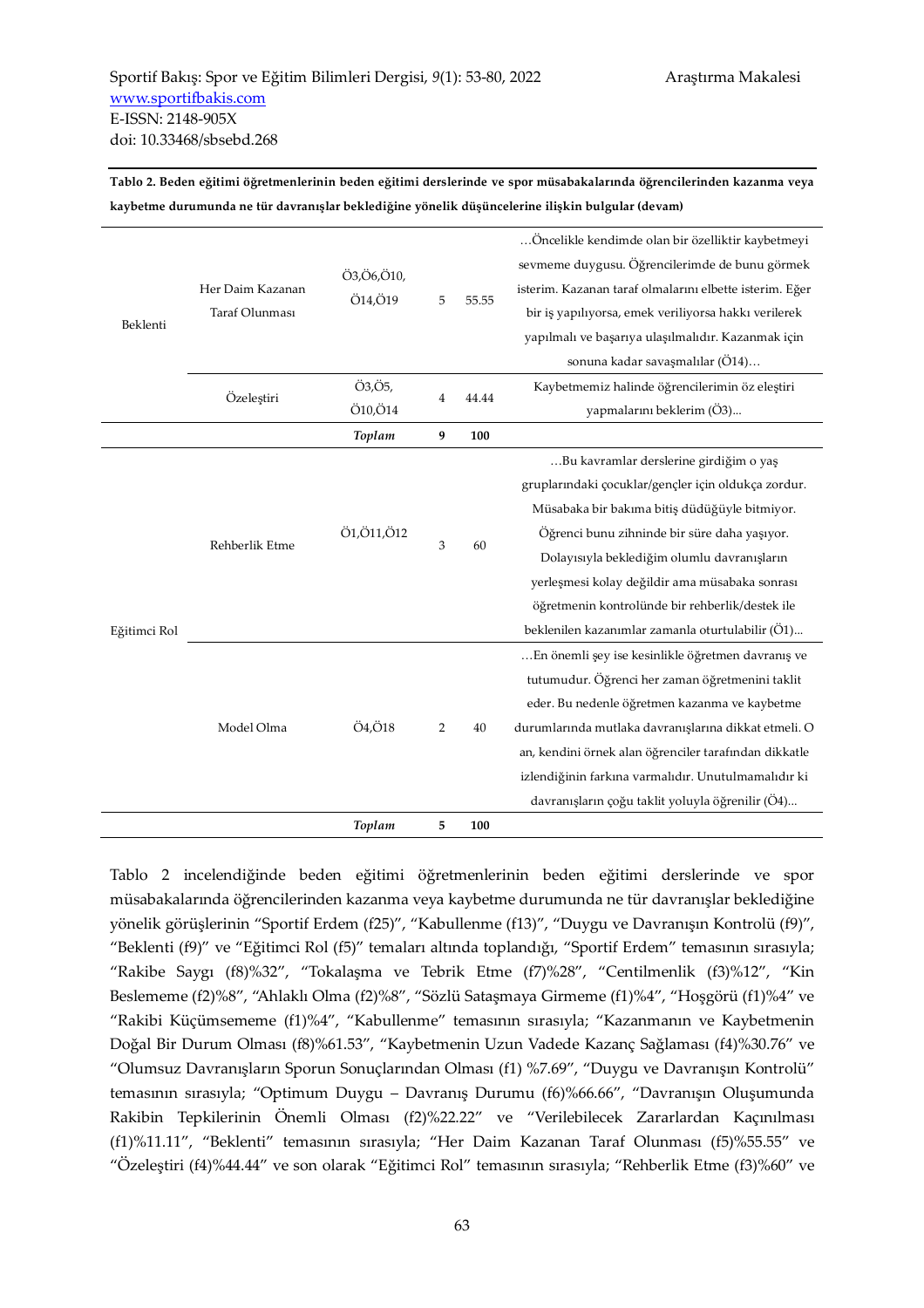"Model Olma (f2)%40" kodlarından oluştuğu görülmektedir. Ayrıca Tablo 2'de ilgili tema ve kodları desteklemek için katılımcılardan doğrudan alıntılanan örnek ifadelere yer verilmiştir.

**Tablo 3. Beden eğitimi öğretmenlerinin okullar ve iller arası spor turnuvalarında maddi değerlerin mi / manevi değerlerin mi daha önemli olduğuna yönelik düşüncelerine ilişkin bulgular** 

| Tema            | Kod                                                                                                                       | Katılımcılar                    | ${\bf F}$                 | $\frac{0}{0}$ | Örnek İfadeler                                                                                                                                                                                                                                                                                                                                               |
|-----------------|---------------------------------------------------------------------------------------------------------------------------|---------------------------------|---------------------------|---------------|--------------------------------------------------------------------------------------------------------------------------------------------------------------------------------------------------------------------------------------------------------------------------------------------------------------------------------------------------------------|
|                 | <i>Istenmeyen</i><br>Davranışlarla<br>Karşılaşılmaması<br>Adına Çeşitli<br>Manevi Değerlerin<br>Öğrencilere<br>Aşılanması | Ö3,Ö5,<br>Ö16,Ö19               | $\overline{4}$            | 26.66         | Okul spor müsabakalarında manevi değerlerin daha<br>önemli olduğunu düşünüyorum. Öğrencilere maddi<br>değerin önemli olduğu fikri verilirse öğrenciler<br>karşılarındaki rakiplerini düşman gibi görme<br>durumları olabiliyor. Müsabakaların bitiminde<br>istenilmeyen durumlarla karşılaşılabiliyor (Ö16).                                                 |
|                 | Birlik ve Beraberlik<br>Duygusunun Ön<br>Planda Tutulması                                                                 | Ö7,Ö8,<br>$\ddot{\mathrm{O}}10$ | $\ensuremath{\mathsf{3}}$ | 19.99         | Gelişim çağında ki öğrencilerin bu tür turnuvalara<br>katılarak takım arkadaşları için mücadele etmeyi<br>öğrenir kazandığında takım olmanın mutluluğunu<br>kaybettiklerinde ise takım olamamanın üzüntünü<br>paylaşmayı öğrenirler (Ö10).                                                                                                                   |
| Manevi<br>Değer | Önceliğin<br>Öğrencinin Başarısı<br>Olması                                                                                | Ö17,Ö19                         | 2                         | 13.33         | Şahsımın vereceği cevap bireysel ya da<br>takım olarak katıldığım turnuvalarda öncelik<br>verdiğim durum öğrencilerim başarısıdır. Bu başarı<br>sonucunda turnuvanın öğrencilerime ne yönde<br>olumlu duygu ve davranış kazandırdığıdır.<br>Düzenlenen aynı zamanda katıldığım turnuvaların<br>öğrenci üzerinde durulduğu durum manevi<br>değerlerdir (O17). |
|                 | Zevk ve Heyecanın<br>Her Şeyden Önemli<br>Olması                                                                          | Ö2                              | $\mathbf{1}$              | 6.66          | Bu tür konularda çocukların aldığı zevk,<br>heyecan bende daha önemlidir. Yani kupa ve madalya<br>sadece simgesel birer ögedir (O2).                                                                                                                                                                                                                         |
|                 | Sporun Gönül ve<br>Fedakârlık İşi<br>Olması                                                                               | Ö4                              | $\mathbf{1}$              | 6.66          | Okullar arası veya iller arası spor turnuvalarında<br>öğrencilerin kazandığı maddi hiçbir karşılık yoktur.<br>Dolayısıyla bu işler gönül vermek ve bazen de her<br>şeyden fedakârlık etmeyi gerektirir (O4)                                                                                                                                                  |
|                 | Şampiyonluğun<br>Yaşattığı Duygunun<br>Para ile Satın<br>Alınamaması                                                      | Ö12                             | $\mathbf{1}$              | 6.66          | Okullar arası müsabakalarda yapılan turnuvalarda<br>pek maddi bir değer olmaz olsa bile manevi<br>duyguların, şampiyonluğun verdiği duyguyu hiçbir<br>para ile satın alınamayacağını düşünüyorum (Ö12)                                                                                                                                                       |

 $\overline{a}$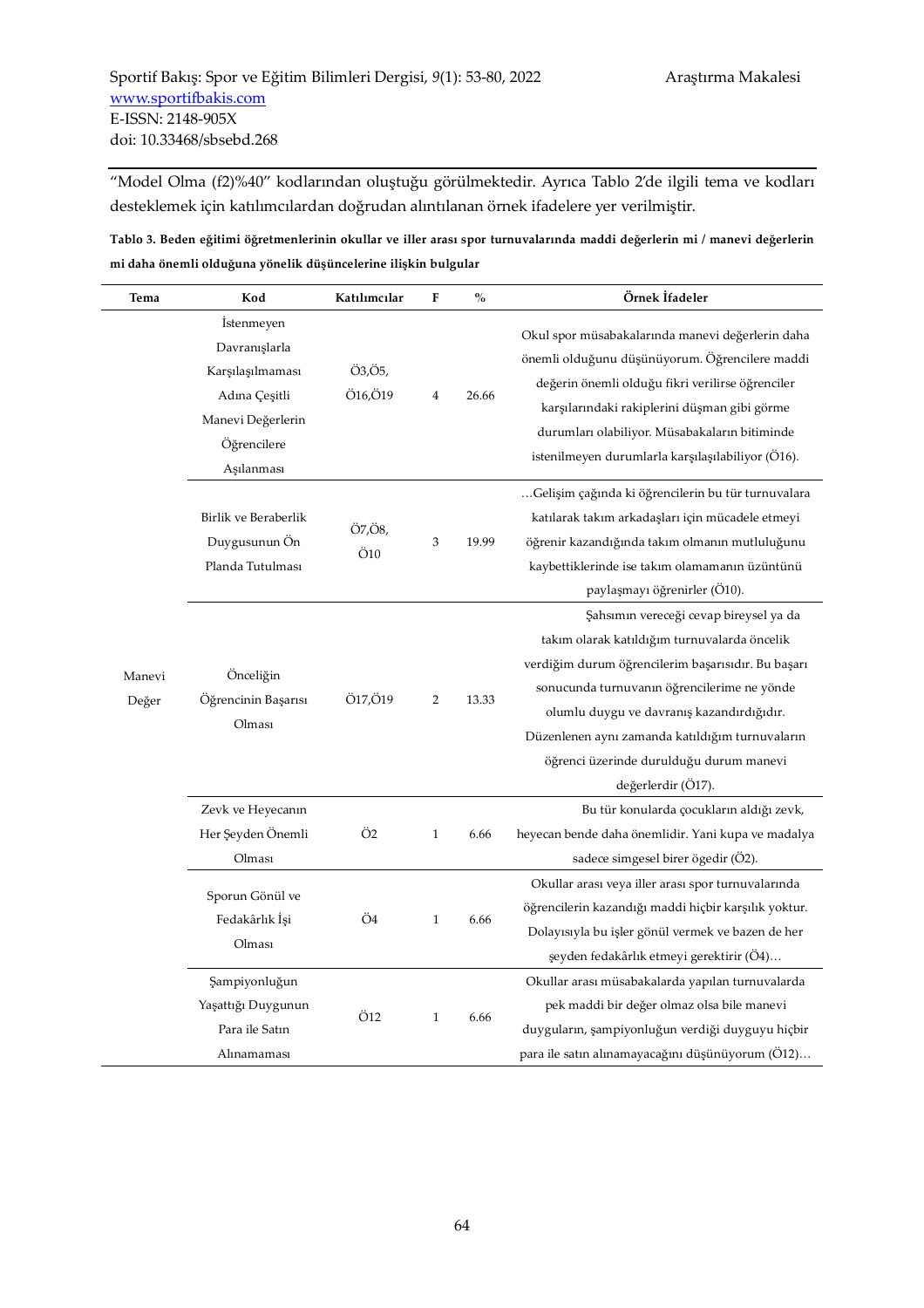**Tablo 3. Beden eğitimi öğretmenlerinin okullar ve iller arası spor turnuvalarında maddi değerlerin mi / manevi değerlerin mi daha önemli olduğuna yönelik düşüncelerine ilişkin bulgular (devam)** 

|                      | Toplam                 | 25           | 100  |                                                        |
|----------------------|------------------------|--------------|------|--------------------------------------------------------|
| Artırması            |                        |              |      | motivasyondur (Ö10)                                    |
| Daha Fazla           |                        |              |      | mücadelesini arttırması bakımından bir nevi            |
| Motivasyonunu        | $\ddot{\mathrm{O}}$ 10 | $\mathbf{1}$ | 6.66 | olan bu tür şeylerin sporcuların müsabakalarda         |
| Öğrencilerin         |                        |              |      | önemlidir. Madalya, kupa, altın gibi manevi değerleri  |
| Simgesel Araçların   |                        |              |      | Bu tür turnuvalarda manevi değerler benim için daha    |
|                      |                        |              |      | ölür kalır semeri, insan ölür kalır eseri (Ö11).       |
|                      |                        |              |      | çocuklarına ve gelecek nesillere örnek olmalıdır. Eşek |
| Olması               |                        |              |      | karakteri, ahlakı ve benliğiyle her zaman çevresine,   |
| Olmasının Önemli     |                        |              |      | söylediğim hayat felsefem şudur: insan öz değerleri,   |
| Konusunda Model      | Ö11                    | $\mathbf{1}$ | 6.66 | konuşulacaktır beklide. Öğrencilerime vurgulayarak     |
| ve Ahlak             |                        |              |      | ama o yarışmada alacağınız bir şampiyonluk bir ömür    |
| Her Bireyin Karakter |                        |              |      | geçmişimiz, kültürümüzdür Maddiyat gelip geçer         |
|                      |                        |              |      | Çünkü bizi biz yapan manevi değerlerimiz,              |
|                      |                        |              |      | Tabi ki manevi değerleri göz ardı edemeyiz.            |
|                      |                        |              |      | manevi değerler oldukça önemlidir (Ö18)                |
|                      |                        |              |      | elemelerinde temsil etme fırsatı yakaladıkları için    |
|                      |                        |              |      | müsabakalarda okullarını ilçede, ilde veya Türkiye     |
| <b>Bastirmasi</b>    |                        |              |      | aylarca çalışıp müsabakalara hazırlandıkları için o    |
| Diğer Koşulları      | Ö18                    | $\mathbf{1}$ | 6.66 | olmasının nedeni de öğrenciler ortaya bir emek koyup   |
| Sarf Edilen Emeğin   |                        |              |      | değerler önemsizdir. Manevi değerlerin önemli          |
|                      |                        |              |      | herhangi bir maddi kazanç yoktur. Bu yüzden maddi      |
|                      |                        |              |      | faaliyetlere sadece bir etkinlik olarak katıldığı için |
|                      |                        |              |      | değerler daha önemlidir. Çünkü öğrenciler sportif      |
|                      |                        |              |      | Okullar arası müsabakalarda kesinlikle manevi          |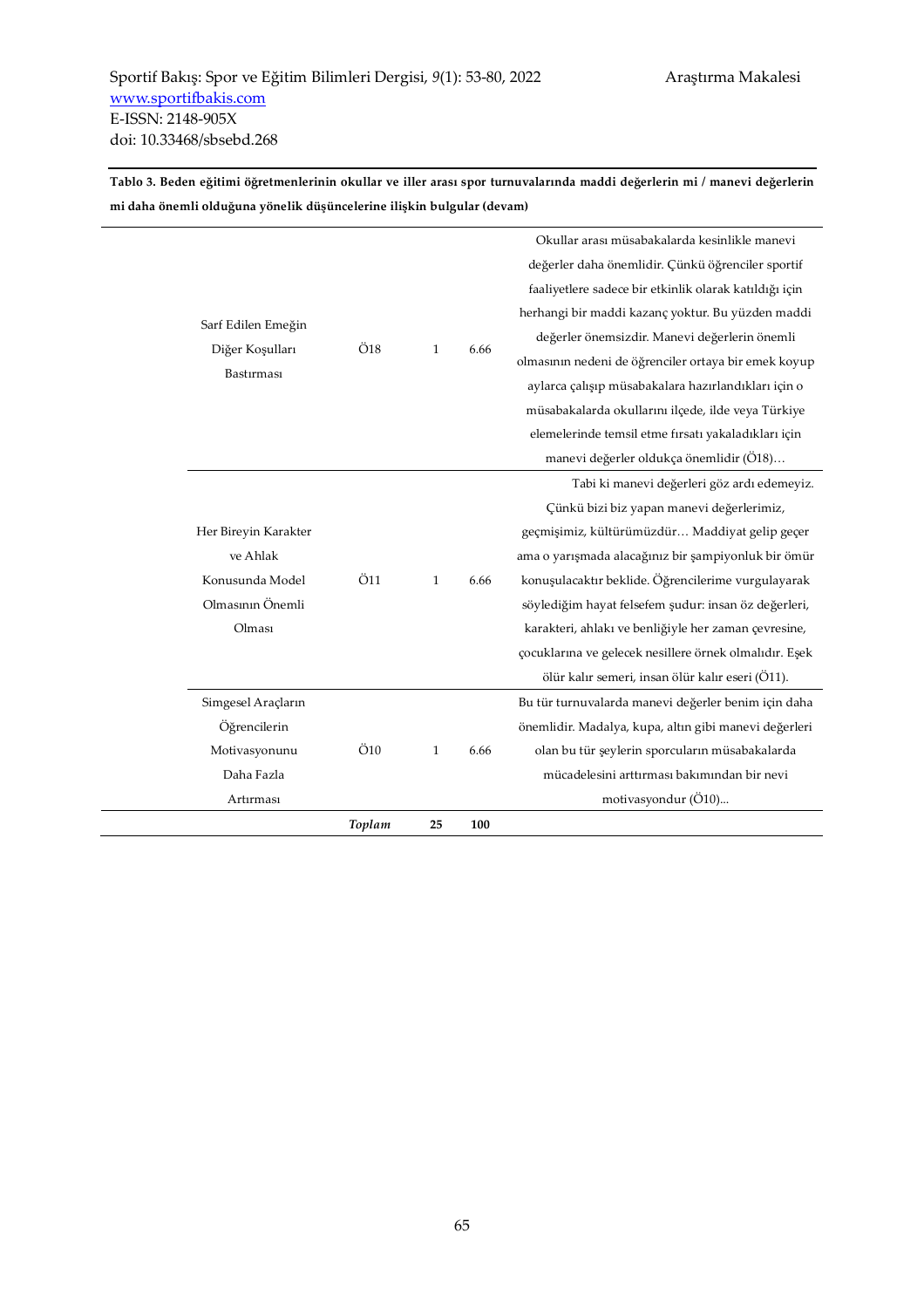**Tablo 3. Beden eğitimi öğretmenlerinin okullar ve iller arası spor turnuvalarında maddi değerlerin mi / manevi değerlerin mi daha önemli olduğuna yönelik düşüncelerine ilişkin bulgular (devam)** 

|       |                                                   | Toplam                 | 9            | 100   |                                                                                                                                                                             |
|-------|---------------------------------------------------|------------------------|--------------|-------|-----------------------------------------------------------------------------------------------------------------------------------------------------------------------------|
|       | Başarının Hiçbir<br>Zaman<br>Önemsenmemesi        | $\ddot{\mathrm{O}}$ 15 | $\mathbf{1}$ | 11.11 | değerlerdir. Bütün okulların müdürleri ve öğretmenleri dâhil<br>okul başarısının kazanılmasına önem vermemektedir. Varsa<br>yoksa okula maddi getirisi var mi sorusu? (O15) |
|       | Okulun Elde Ettiği                                |                        |              |       | Her şeyden önce bu gibi turnuvalarda ortaya çıkan bencil                                                                                                                    |
|       |                                                   |                        |              |       | bulunmaktadırlar (Ö4)                                                                                                                                                       |
|       | Görmesi                                           |                        |              |       | müsabakalara katılım sağlanmaması konusunda telkinlerde                                                                                                                     |
|       | Maddi Bir Yük Olarak                              |                        |              |       | Beden Eğitimi Öğretmenlerine zorluk yaşatmakta hatta                                                                                                                        |
|       | Turnuvalara Katılımı                              | Ö4                     | 1            | 11.11 | zorlanan çoğu okul müdürleri müsabakalara katılımla ilgili                                                                                                                  |
|       | Okul Yönetimlerinin                               |                        |              |       | karşılanmaktadır. Bu maddi yükümlülüğü karşılamakta                                                                                                                         |
|       |                                                   |                        |              |       | Müsabakalara katılmak için gereken forma, spor malzemeleri,<br>sporcuların yiyecek masrafları gibi ihtiyaçlar okul müdürlerince                                             |
|       | Desteklenmesi                                     |                        |              |       | etme isteğinden kaynaklanmakta (Ö5)                                                                                                                                         |
|       | ve Kar Elde Etmek İçin                            | Ö5                     | 1            | 11.11 | desteklemesi maalesef ticari olarak reklam yapma ya da kar elde                                                                                                             |
|       | Turnuvaların Reklam                               |                        |              |       | Maddi değerler önemlidir spora önem verme insanların sporu                                                                                                                  |
|       |                                                   |                        | 1            |       | ilgisini daha çok çekmektedir (Ö11)                                                                                                                                         |
|       | Para Ödüllü<br>Turnuvaların İlgi<br>Çekici Olması |                        |              |       | zaman geçiriyoruz. Yani maddi ödüllü bir turnuva çocukların                                                                                                                 |
|       |                                                   |                        |              |       | yeri geliyor biz öğretmenler anne babalardan çok çocuklarıyla                                                                                                               |
| Değer |                                                   |                        |              |       | artık. Bunun en iyi gören fark eden biz öğretmenleriz. Çünkü                                                                                                                |
| Maddi |                                                   |                        |              |       | geçirmektedirler. Bu durum çocuklara da yansımış durumda                                                                                                                    |
|       |                                                   | Ö11                    |              | 11.11 | sağlayabilmek için hayatlarının büyük bir bölümünü çalışarak                                                                                                                |
|       |                                                   |                        |              |       | gerekmektedir. Anneler babalar çocuklarına iyi bir gelecek                                                                                                                  |
|       |                                                   |                        |              |       | sürdürebilmeleri için maddi olarak güçlü olmaları                                                                                                                           |
|       |                                                   |                        |              |       | İnsanlar yaşamlarını devam ettirebilmeleri ve kaliteli yaşam                                                                                                                |
|       |                                                   |                        |              |       | Maddiyat artık çağımızın önemli görüldüğü bir değerdir.                                                                                                                     |
|       |                                                   |                        |              |       | biliyorsunuz (Ö19)                                                                                                                                                          |
|       |                                                   |                        |              |       | konuşuyoruz sonuçta. Para olmadan bu iş yürümüyor                                                                                                                           |
|       |                                                   |                        |              |       | masrafı, kıyafet vs. birçok etken ön plana çıkıyor. Gerçekleri                                                                                                              |
|       |                                                   |                        |              |       | masrafları ile sınırlı kalmıyor işler. Gençlerin ulaşımı, yemek                                                                                                             |
|       |                                                   |                        |              |       | gittiğini anlama inanın çok zor oluyor. Sadece malzeme                                                                                                                      |
|       | İşlerin Yürümemesi                                | Ö18,Ö19                | 5            | 55.55 | hazırlarken öyle çok masraflarımız oluyor ki paranın nereye                                                                                                                 |
|       | Para Olmadan Bu                                   | Ö3,Ö8,Ö9,              |              |       | çok itici bir güç olabiliyor. Gençlerimizi müsabakalara                                                                                                                     |
|       |                                                   |                        |              |       | bu sözden bile anlaşılacaktır ki bir işe başlamak için maneviyat                                                                                                            |
|       |                                                   |                        |              |       | bilmem bilir misiniz? Bir işe Türk gibi başla Alman gibi bitir. Sırf                                                                                                        |
|       |                                                   |                        |              |       | yere kadar maneviyat sizi götürür. Alman milletinin bir sözü var                                                                                                            |
|       |                                                   |                        |              |       | Siz de biliyorsunuz para olmadan finansal destek olmadan bir                                                                                                                |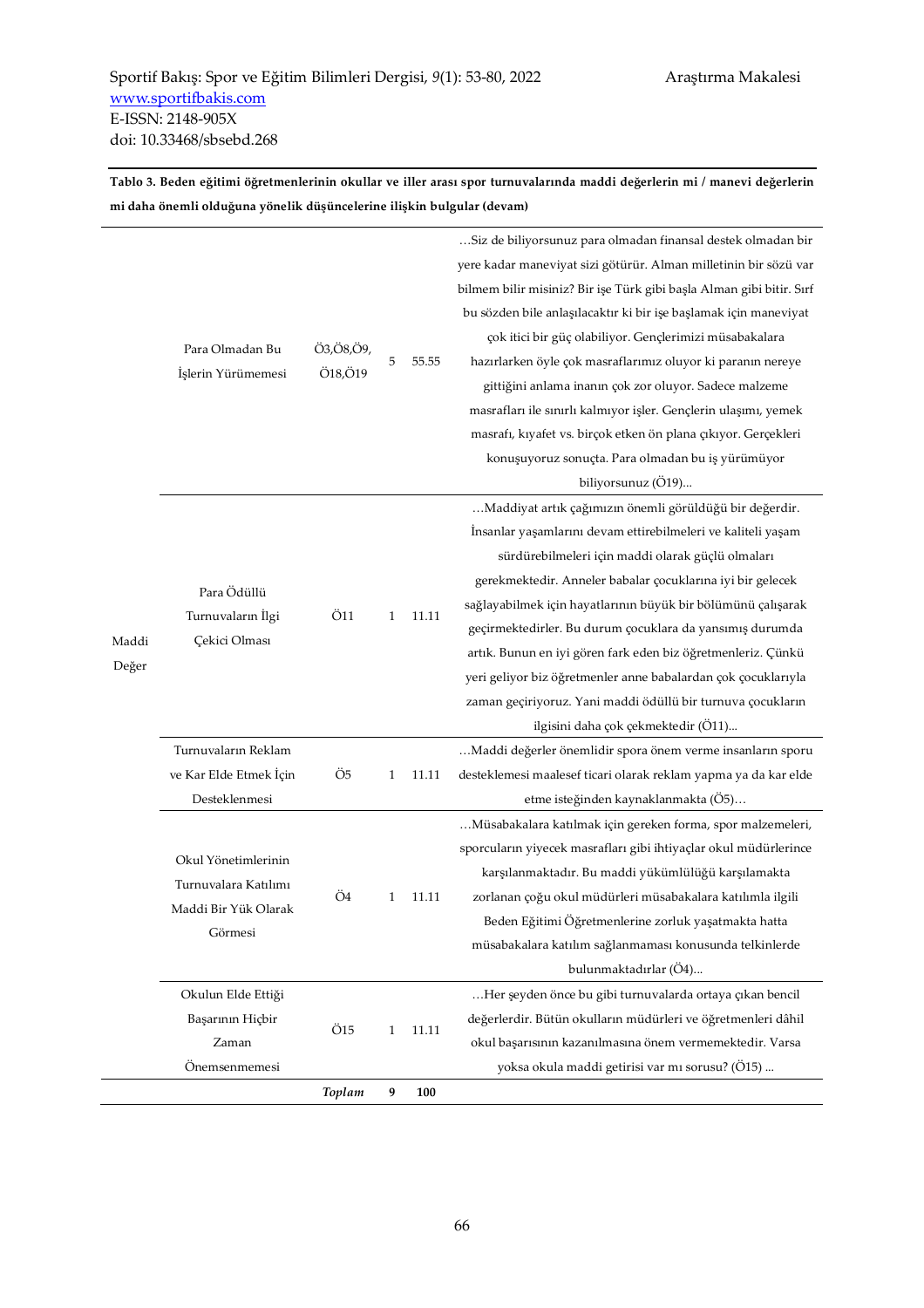| Bütünlük | Maddi ve Manevi<br>Değerlerin<br>Ayrılmaz Bir<br>Parça Olması                          | Ö1,Ö6,Ö11,<br>Ö13,Ö14 | 5 | 100 | Bu iki değerin birbirine baskın gelme durumu<br>olacağını düşünmüyorum. Öğrenci sahaya çıkarken<br>istiyor ki güzel bir forma ve tam teçhizatla çıkayım.<br>Diğer yandan öğrencinin moduna iyi girebilmelisiniz<br>ki sahada tam performansını verebilsin. Buda sağlam<br>bir psikoloji sağlam manevi değerlerle mümkün (Ö1).                                                                                                                                                                    |
|----------|----------------------------------------------------------------------------------------|-----------------------|---|-----|--------------------------------------------------------------------------------------------------------------------------------------------------------------------------------------------------------------------------------------------------------------------------------------------------------------------------------------------------------------------------------------------------------------------------------------------------------------------------------------------------|
|          |                                                                                        | Toplam                | 5 | 100 |                                                                                                                                                                                                                                                                                                                                                                                                                                                                                                  |
| Engel    | Turnuvalara<br>Katılım<br>Sağlanmaması<br>Konusunda<br>Öğrencilerin<br>Tehdit Edilmesi | Ö4                    | 1 | 100 | Öğrencilerin müsabakalara katılmaları konusunda<br>kendilerinin yaşadıkları şahsi sorunlardan en büyüğü<br>ise okulun diğer branş öğretmenlerinin çıkardığı<br>zorluklardır. Müsabakalara giden öğrencilere<br>kaçırdıkları dersler konusunda telafi eğitimi yapmak<br>istemeyen, hatta müsabaka nedeni ile girilemeyen<br>yazılıların tekrarlanmayacağını ya da tekrar edilen<br>yazılının daha zor olacağını söyleyerek öğrencinin<br>müsabakalara gitmesi önlenmeye çalışılmaktadır<br>$(O4)$ |

**Tablo 3. Beden eğitimi öğretmenlerinin okullar ve iller arası spor turnuvalarında maddi değerlerin mi / manevi değerlerin mi daha önemli olduğuna yönelik düşüncelerine ilişkin bulgular (devam)** 

*Toplam* **1 100** 

Tablo 3 incelendiğinde beden eğitimi öğretmenlerinin okullar ve iller arası spor turnuvalarında maddi değerlerin mi / manevi değerlerin mi daha önemli olduğuna yönelik görüşlerinin "Manevi Değer (f25)", "Maddi Değer (f9)", "Bütünlük (f5)" ve "Engel (f1)" temaları altında toplandığı, "Manevi Değer" temasının sırasıyla; "İstenmeyen Davranışlarla Karşılaşılmaması Adına Çeşitli Manevi Değerlerin Öğrencilere Aşılanması (f4)%26.66", "Birlik ve Beraberlik Duygusunun Ön Planda Tutulması (f3)%19.99", "Önceliğin Öğrencinin Başarısı Olması (f2)%13.33", "Zevk ve Heyecanın Her Şeyden Önemli Olması (f1)%6.66", "Sporun Gönül ve Fedakârlık İşi Olması (f1)%6.66", "Şampiyonluğun Yaşattığı Duygunun Para ile Satın Alınamaması (f1)%6.66", "Sarf Edilen Emeğin Diğer Koşulları Bastırması (f1)%6.66", "Her Bireyin Karakter ve Ahlak Konusunda Model Olmasının Önemli Olması (f1)%6.66" ve "Simgesel Araçların Öğrencilerin Motivasyonunu Daha Fazla Artırması (f1)%6.66", "Maddi Değer" temasının sırasıyla; "Para Olmadan Bu İşlerin Yürümemesi (f5)%55.55", "Para Ödüllü Turnuvaların İlgi Çekici Olması (f1)%11.11, "Turnuvaların Reklam ve Kar Elde Etmek İçin Desteklenmesi (f1)%11.11", "Okul Yönetimlerinin Turnuvalara Katılımı Maddi Bir Yük Olarak Görmesi (f1)%11.11", ve "Okulun Elde Ettiği Başarının Hiçbir Zaman Önemsenmemesi (f1)%11.11", "Bütünlük" temasının; "Maddi ve Manevi Değerlerin Ayrılmaz Bir Parça Olması (f5)%100" ve son olarak "Engel" temasının; "Turnuvalara Katılım Sağlanmaması Konusunda Öğrencilerin Tehdit Edilmesi (f1)%100" kodlarından oluştuğu görülmektedir. Ayrıca Tablo 3'te ilgili tema ve kodları desteklemek için katılımcılardan doğrudan alıntılanan örnek ifadelere yer verilmiştir.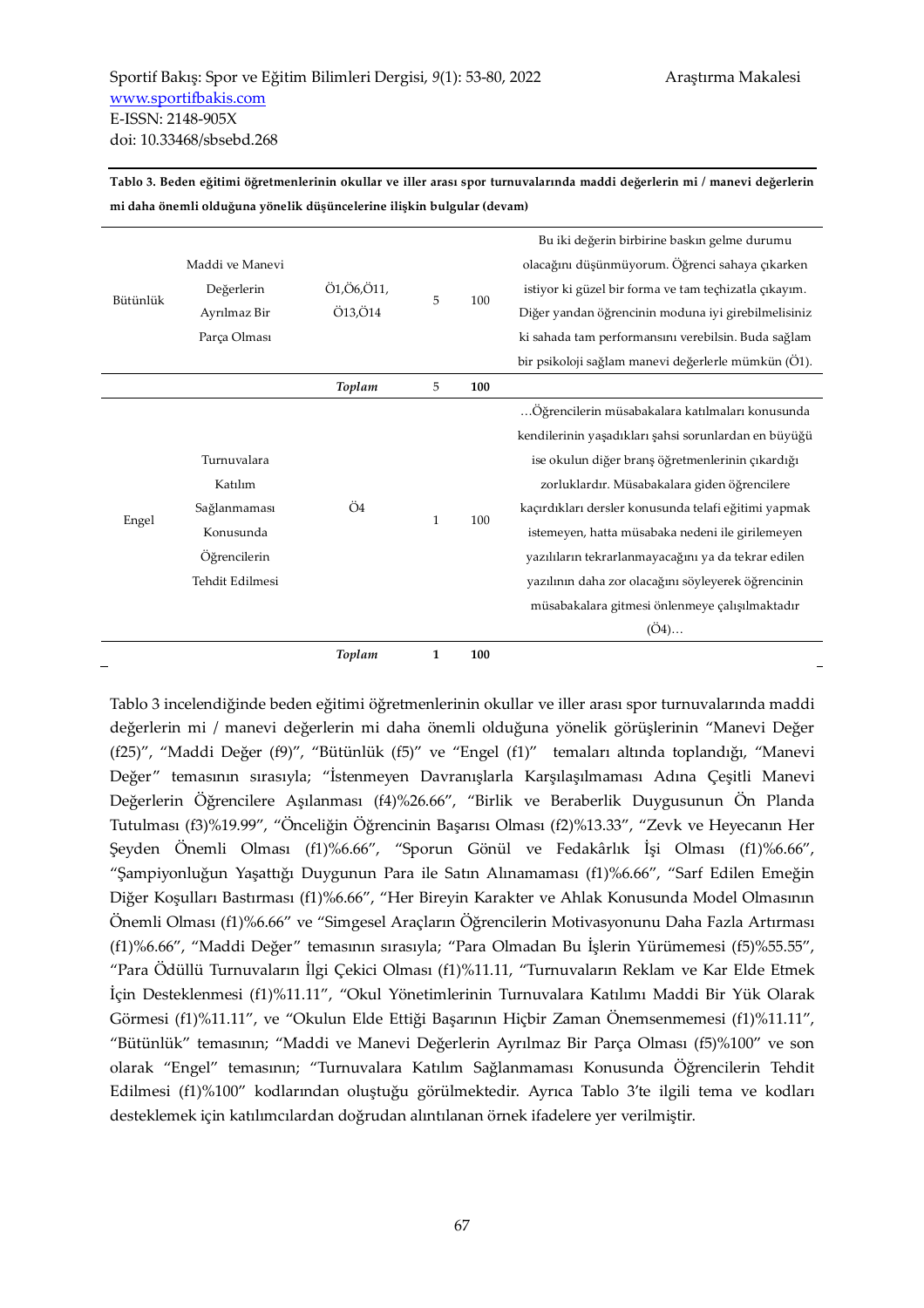#### **4. TARTIŞMA VE SONUÇ**

Tablo 2'deki bulgular incelendiğinde, beden eğitimi öğretmenlerinin beden eğitimi derslerinde ve spor müsabakalarında kazanma veya kaybetme durumunda öğrencilerinden; rakibe saygı, tokalaşma ve tebrik etme centilmenlik, kin beslememe ahlaklı olma, sözlü sataşmaya girmeme, hoşgörü ve rakibi küçümseme şeklinde sportif erdeme yönelik davranışta bulunmalarını bekledikleri tespit edilmiştir. İlaveten beden eğitimi öğretmenlerinin kazanma ve kaybetmenin doğal bir durum olduğu, kaybetmenin aslında uzun vadede kazanç sağlayacağı, sergilenen olumsuz davranışların da sporun içerisinde olan bir olgu olduğu ve gerçekleşecek olumlu ya da olumsuz durumların, taraflar tarafından kabullenilmesi şeklinde görüş bildirdikleri belirlenmiştir. Ayrıca beden eğitimi öğretmenleri kazanma ve kaybetme durumunda rakipler tarafından yaşanılacak sevinç ve üzüntünün kararında yaşanılmasının önemine değinmiş, rakip takımın sergileyecekleri davranışların bu davranışlara yönelik gösterilecek olumlu ya da olumsuz tepkilerin oluşumunda belirleyici bir faktör olduğunu, öğrencilerin kendilerine ve çevrelerine verecekleri zararlardan da kaçınmaları gerektiğini ifade ederek taraflar arasında duygu ve davranışların kontrol edilmesinin önemine vurgu yapmışlardır. Bunun dışında beden eğitimi öğretmenleri, öğrencilerinden her yarışmada kazanan taraf olmalarını ve kaybedilen bir yarışma var ise de özeleştiri yapmalarını ifade ederek beklentilerini dile getirmektedirler. Son olarak beden eğitimi öğretmenleri, öğrencilerin olaylar karşısında olumlu tepkiler verebilmesinin uzun vadede gerçekleşeceğine değinmiş, toplum tarafından beklenilen davranış kazanımlarının daha etkin ve kolay bir şekilde gerçekleşebilmesi için öğretmenlerin öğrencilere model olmaları ve rehberlik etmeleri gerektiğini ifade ederek bu konuda eğitimci bir rol üstlenmenin de ayrıca önemli olduğu görüşündedirler.

Bireyler yaşamları boyunca karşı karşıya kaldıkları olaylar karşısında başarı ya da başarısızlıkla sonuçlanan durumlar ile karşı karşıya gelmektedirler. Bireylerin bir olay karşısında sürekli başarı sağlama istekleri elbette her zaman doğal bir durum olarak karşılanmamalıdır. Çünkü mevcut hayat koşulları içerisinde sürekli başarı sağlayan ve hiç hata yapmayan tek bir insanın olduğu düşünülemez. Dolayısıyla sadece kazanma üzerine motive olmuş bireylerde hayati öneme sahip çeşitli sağlık sorunlarının da görülebileceği bir gerçektir. Bu bağlamda mevcut hayat şartları içerisinde, sürekli başarı sağlama ve kazanma düşüncesinin pek de sağlıklı bir tutum olmadığı kanısına varılabilir. Ancak bireyler ilk insanlık tarihinden bu yana yaşamlarını sürdürebilmek adına, hayatı bir yarış olarak görmekte ve bu yarışı kazanabilmek için de sürekli mücadele etmek zorunda kalmaktadırlar. Mücadeleler sonunda eğer bir zafer de kazanılmışsa bu durum bireylere mutluluk ve zevk verir. Dolayısıyla kazanmak ve kaybetmek olgularının hayatın bir parçası olduğu görülebilir. Ancak kazanma ya da kaybetme durumunun kalıcı bir yapıda olmadığı bilincinin bireylerin zihinlerine uygun yöntemler ile yerleştirilmesi gerekmektedir. Çünkü unutulmamalıdır ki bugünün kazananı dünün ya da yarının kaybedeni olabilir. Cumming, Smoll, Smith ve Grossbard çalışmalarında (2007) gençlerin bir yarışmada kazandıkları ya da kaybettikleri zaman bu durumlardan değerli dersler çıkarabileceğini, ancak bunun gerçekleştirilmesinin de gençler ile ilgilenen yetişkinlerin elinde olduğundan ve yetişkinlerin kaybetme ve kazanma duygusunu gençlerin zihinlerine sağlıklı bir şekilde yerleştirmeleri gerektiğini vurgulamışlardır. Ayrıca genç sporcuların tek amacının rakiplerini yenmek olduğunu düşünmemeleri, tersi durumda gençlerin kişisel gelişim potansiyellerini gerçekleştirme olasılıklarının azalacağını ifade edilmiştir (Cumming ve ark., 2007). Dolayısıyla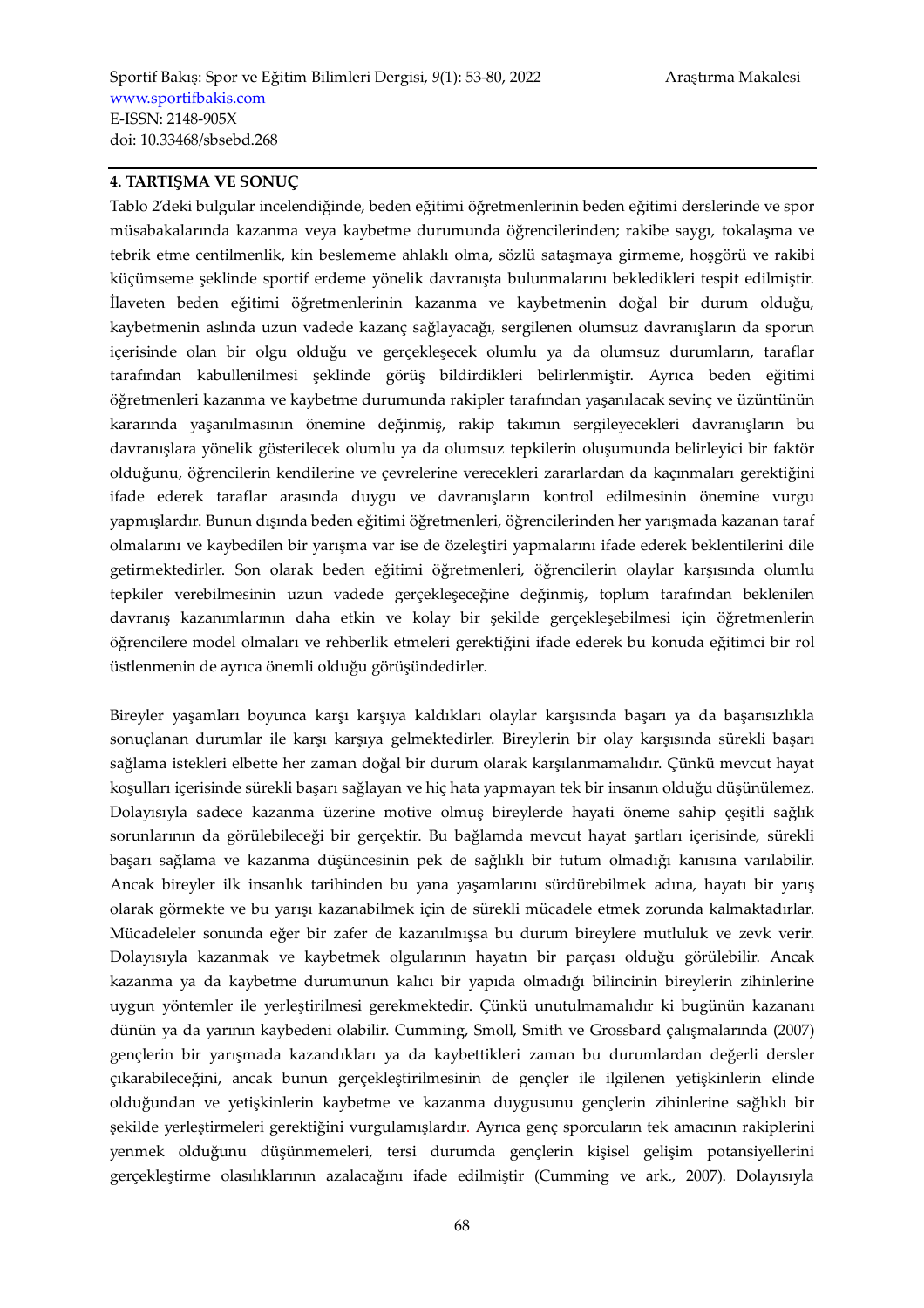kazanmak kötü bir durum değil, ancak ne pahasına olursa olsun kazanmak ve kazanmak arasında önemli bir fark vardır. Örneğin okullar arası gerçekleştirilen bir spor yarışmasında bir takımın kazanması o takımda oynayan öğrencilerin gelişimleri üzerinde özgüven, özsaygı, stratejik düşünme becerileri, sosyal ve ahlaki gelişim vb. gibi birçok fayda sağlar. Ama bu öğrencilerin ne pahasına olursa olsun kazanma istekleri, onların severek yaptıkları işten zevk alamamalarına bile yol açabilir. Buradan hareketle bir yarışma sırasında kaybetmek aslında başarıya ulaşmanın formülüdür denilebilir. Çünkü birey, hatalar yaparak kaybettiği bir yarışma sonrasında tüm bu hatalarından bir ders çıkararak yeni şeyler öğrenir ve gelecek yarışmada kazanan taraf olma yolunda potansiyel bir aday haline gelir. Dolayısıyla bir yarışma sonrasında kaybeden taraf için şunu anlamak önemlidir. Bu bireyler hala deneyimledikleri durumlardan yeni şeyler öğrenip, yaptıkları işten zevk alabilirler. Bu bağlamda bu bireylerin her zaman kazanmaları gerekmez çünkü her zaman kazanan tarafta yer alan bir birey kaybetmenin nasıl bir his olduğunu asla yaşayamaz. Bu durum, bir birey için çok önemli yaşam gerekliliklerini ve empatik düşünme becerilerini ortadan kaldırır. Sabock (1985)'a göre spor ortamları, bir öğrencinin dürüstlüğü, bütünlüğü ve etik davranışı öğrenmesi, ya da bir gencin nasıl sahtekâr veya ikiyüzlü olunacağını öğrenmesi için okuldaki en büyük fırsatlardan birini sağlayabilir (Sabock, 1985). Bu bilgiden hareketle okullar arasında yapılan spor etkinlikleri ya da beden eğitimi ve spor derslerinde öğrencilerin çok yönlü değer göstergeleri ile karşı karşıya kaldıkları ve burada deneyimledikleri davranışları hayatlarına da yansıttıkları, dolayısıyla spor ortamlarının; bu değerleri kazandırma da ve geleceğin yetişkinlerinin istenilen şekilde yönlendirilmesinde önemli bir rol üstlendiği söylenebilir. Bloom ve Smith (1996)'in de ifade ettiği gibi spor ortamlarında bireyler; işbirliğini, kurallara itaat etmeyi ve disiplini ve hedef belirlemeyi gerçekleştirme adına öğrenme ortamları sağlar. Dolayısıyla okullar arası spora katılım yoluyla olumlu ahlaki sosyalleşmenin gerçekleşebileceği söylenebilir.

Gerçekten de özellikle okul çağındaki çocuklar açısından olaya bakıldığında çocuklar bir oyun oynarken sınıfın en iyisi olma çabasına girmektedir. Çünkü sınıfın en iyisi olma hissi çocuklara kendileri hakkında iyi bir his verir ve onları gururlandırır. Doğan, Güven ve Yıldız (2020) araştırmalarında, öğrencilerin müsabakalarda başarılar elde ettiğinde gururlandıkları, mutlu oldukları, millî duygularını arttırdıkları yönünde görüş bildirdiklerini tespit etmişlerdir (Doğan ve ark., 2020). Ancak unutulmamalıdır ki bir yarışmayı kaybeden bir çocuğun bu yarışmalara sürekli devam etme duygusu, ileriki yaşlarında, yaşamındaki olumsuz deneyimlerle başa çıkabilmesi için gerekli bir beceridir. Çocuklar yeni deneyimleriyle becerilerini geliştirip bir dahaki sefere başarı sağladıklarında, sadece sporda veya oyunda daha iyi olmazlar, aynı zamanda yeni bir şeyler öğrenirler. Yeni şeyler öğrenmek çocukların kendilerine olan özgüvenlerini, inançlarını artırır ve bu çocuklar yetenekleriyle gurur duymaya başlarlar. Tüm bu bilgiler ışığında kazanma ve kaybetme durumlarının aslında ayrılmaz bir bütün olduğu, iki durumunda abartılmadan yaşanıldığı zaman bireyler için yararlı sonuçlar doğuracağı söylenebilir.

Herşeye rağmen okul dönemindeki çocuk ve gençler için okullar arasında gerçekleştirilen spor etkinliklerinde çoğu zaman kazanmak; kendilerini kanıtlama ve takdir edilerek saygınlık kazanmaları anlamına gelir. Kaybetmek ise başarısızlık ve utanç duygusu yaşamalarına yol açar. Bu dönemde kazanan taraf kendi başarısından mutluluk duyarken rakibinin başarısız olmasından büyük bir zevk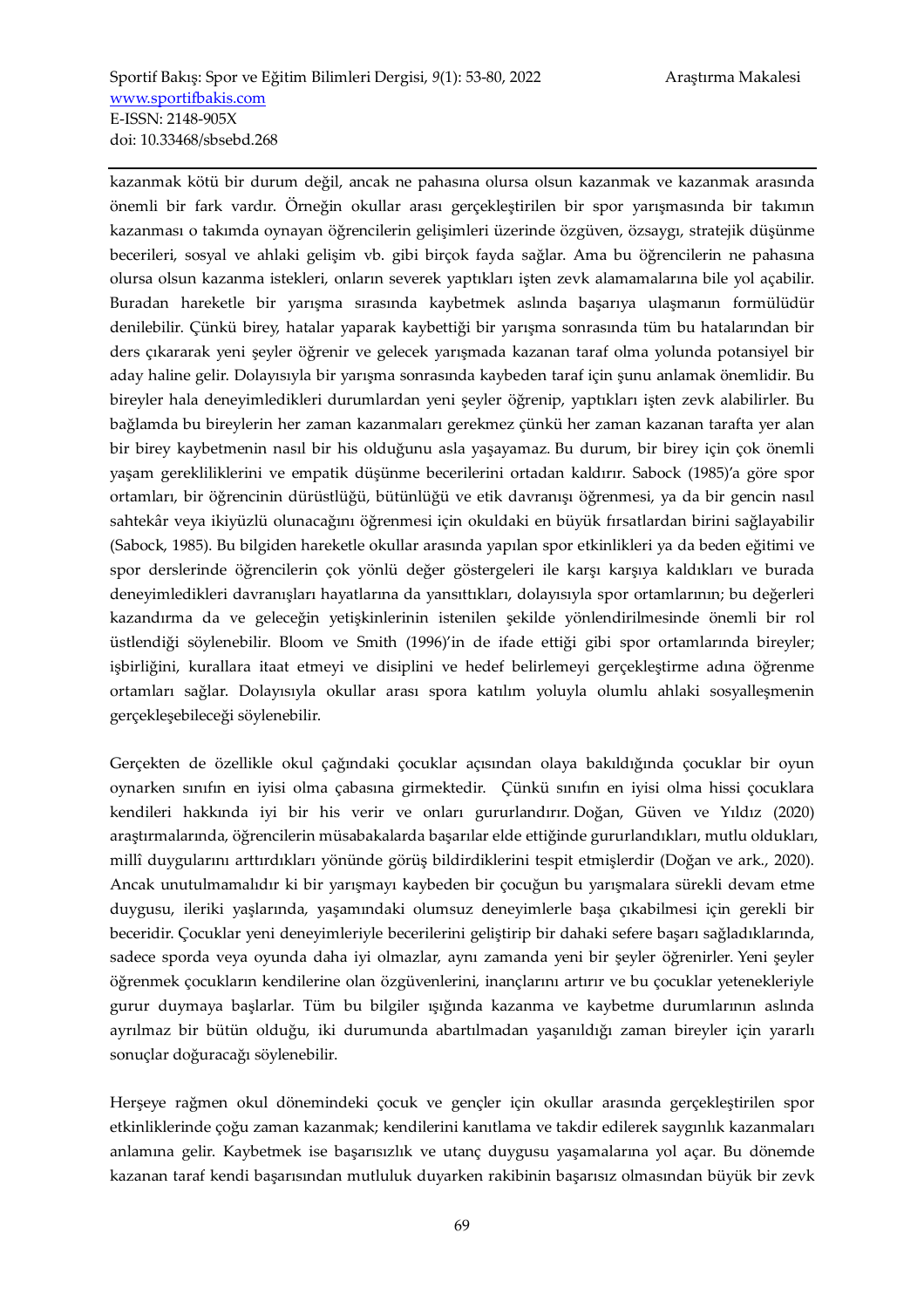alır. Bu zevk onu alay ederek rakibini küçümsemeye, rakibi ile fiziksel ya da sözlü sataşmalara girmeye, rakibine karşı kin beslemeye ve zafer sarhoşu olarak çevreye zarar vermeye kadar götürür. Bu durum aynı zamanda kaybeden taraf içinde gerçekleşmesi mümkün olan durumlardır. O yüzden olaya sadece kazanan tarafından bakmak yanlış bir düşünce olabilir. Dolayısıyla öğrenciler tarafından duygu ve davranışların kontrol edilmesi doğru bir uygulama olacak ve olumlu sonuçlar doğuracaktır denilebilir. Cumming ve ark. (2007) ve Case (2011) kazanmanın herşey olmadığını "her ne pahasına olursa olsun kazan" felsefesinin genellikle etik olmayan ve saldırgan davranışlara yol açarak özelde genç sporcuların ve genel olarak toplumun gelişimi ve refahı üzerinde olumsuz ve yıkıcı bir etkiye sahip olduğunu ifade etmişlerdir. Yine benzer bir şekilde Singleton (2003)'na göre de; rekabet sadece bir kazan-kaybet durumu olarak yaşandığında, öğrencilerin beden eğitimi derslerinden ahlaki açıdan eğitici herhangi bir fayda elde etme olasılıkları azalır. "Adil oyun" sadece oyun kurallarına bağlılık anlamına geldiğinde, sonuç etik olmayan öğrenci davranışı olabilir ve öğrencilerin fiziksel aktiviteye yabancılaşmasında artış olabilir. Adil oyunun, sadece haklara ve kurallara odaklanan bir adalet etiği olarak değil, sorumlulukları ve bir sosyal ilişkiler ağını vurgulayan bir özen etiği perspektifinden düşünülmesi gerektiğini ifade etmiştir. Şahin ve Dönmez (2014) yapmış oldukları çalışmada spor etkinlikleri boyunca öğrencilerin sergiledikleri olumsuz davranışlara ilişkin beden eğitimi öğretmenlerinin görüşlerinin; kavga, laf atma, yumruklaşma, sataşma, erkek öğrencilerin kız öğrencilere kendilerini kanıtlama çabası, çevreyi kirletme şeklinde olduğunu ifade etmişlerdir (Şahin ve Dönmez, 2014). Dolayısıyla araştırmanın sonuçlarından da yola çıkarak toplum tarafından yarışma sırası ve sonrasında öğrencilerden gösterilmesi beklenilen; rakibe saygı duyma, sonuç ne olursa olsun rakip ile tokalaşma ve tebrik etme, centilmenlik gösterme, rakibe karşı kin beslememe, ahlaklı davranışlar içerisinde bulunma, sözlü ya da fiziksel sataşmalara girmeme, hoşgörülü davranma ve rakibi küçümsememe vb. şeklinde değerler bulunmaktadır. Silverman (1998)'da beden eğitimi ve spor ortamlarında öğrencilerden kurallara saygı, görevlilere ve onların kararlarına saygı, rakibe saygı, adil oyun ve özgüvenin korunması gibi davranışların gösterilmesini istemiş ve bunun sonucunda öğrencilerin bu durumu içselleştirerek ahlaki gelişimlerini artırdıklarını gözlemlemiştir. Karakullukcu ve Yildiz (2020) sporun hoşgörü, centilmenlik, empati, sorumluluk, kötü alışkanlıklardan koruma gibi değerleri kazandırdığını ifade etmişlerdir (Karakullukcu ve Yildiz, 2020). Aslında bu dönemdeki öğrenciler kazanma ve kaybetmenin doğal bir durum olduğunu anladıklarında, kaybetmeninde uzun vadede sahip olacakları yeni değer ve öğrenmeler açısından kendilerine kazanç sağlayacağının farkında olabilirler. İşte okul ortamlarında tüm bu kazanımlar beden eğitimi ve spor derslerinde beden eğitimi öğretmenleri tarafından öğrencilere rol model olarak ya da rehberlik ederek kazandırılabilir. Bailey (2006), Bailey, Armour, Kirk, Jess, Pickup, Sandford ve Education (2009), Coalter (2005), Vidoni ve Ward (2009) bu tür kazanımların sağlanmasının kolay olmadığını bu gelişim ve kazanımların gerçeleştirilmesinin beden eğitimi öğretmenlerine bağlı olduğunu ifade etmişlerdir. Örneğin Bailey (2006) beden eğitimi ve spora katılımın; çocuğun sosyal gelişimine olumlu katkıda bulunma derecesinin, öğretmenlerin çocuklar ile yaptığı eylem ve etkileşimlere bağlı olduğuna işaret etmiştir (Bailey, 2006). Buradan hareketle spor ortamlarında beden eğitimi öğretmenlerinin görevinin sonuç ne olursa olsun öğrencileri desteklemek olduğu, eğer kaybedilen bir yarışma varsa da öğrencilerin özeleştiri yapmalarını sağlayarak buradan ders çıkarmalarını sağlamak olduğu söylenebilir. Sonuç olarak beden eğitimi öğretmenleri spor ortamlarında eğitimci bir rol üstlenerek herşeyin kazanmak olmadığı bilincinde olmalı ve bu bilinci öğrencilere aşılayarak öğrencilerinin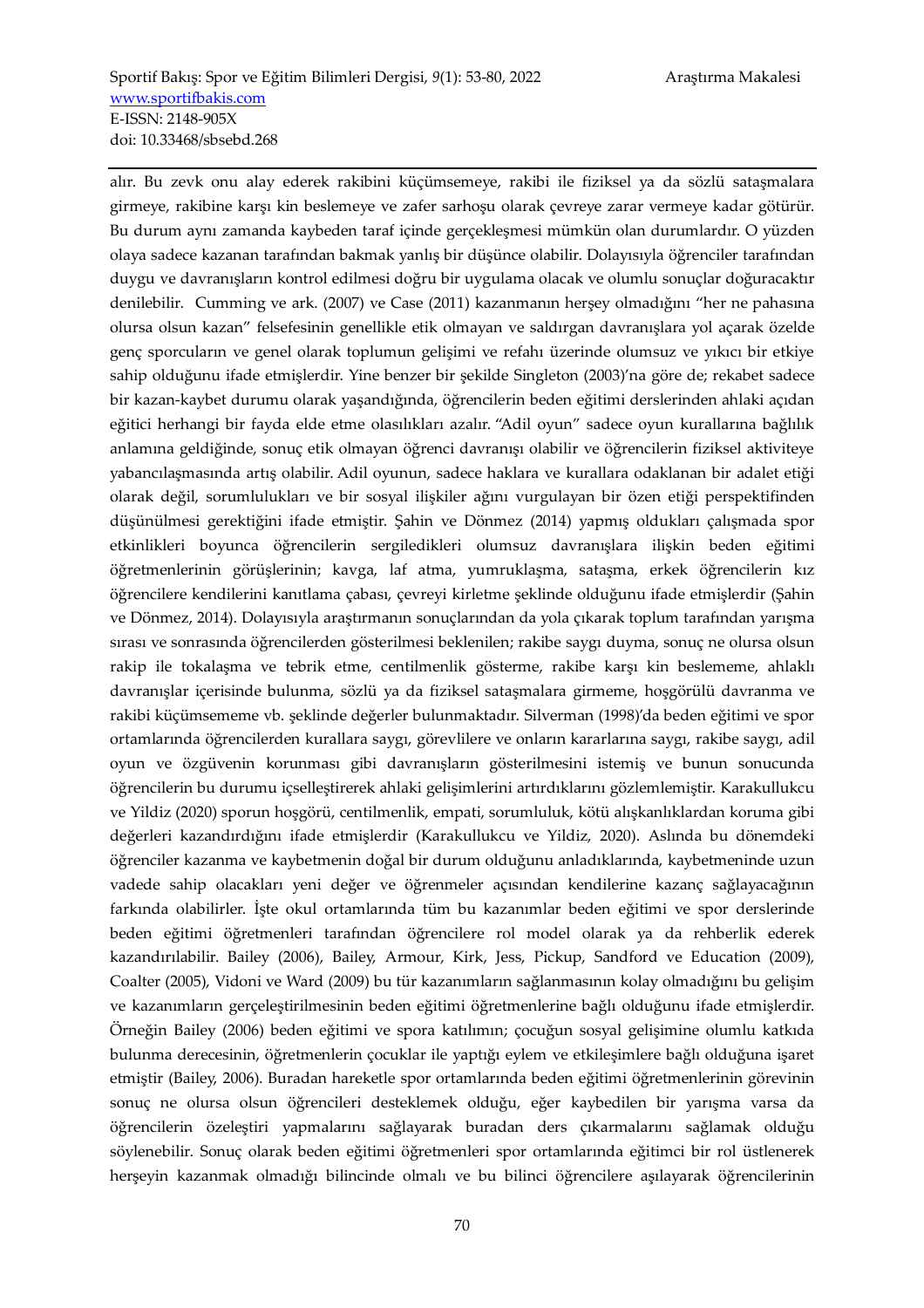sosyal ve ahlaki davranışlarının gelişimine katkı sağlamalıdır. Çünkü beden eğitimi ve spor dersleri ile öğrenciler grup bütünlüğü, azim, saygı, sorumluluk, disiplin, kurallara itaat, spor ahlakı gibi değerleri kazanırlar. Bunun yanında beden eğitimi ve spor dersleri kapsamında gerçekleştirilen etkinliklerde öğrenciler en önemlisi kazanma ve kaybetme duygusunu yaşamayı ve bunu kabullenmeyi öğrenir. Bailey (2006), Bailey ve ark. (2009), Hedstrom ve Gould (2004) çalışmalarında, beden eğitimi dersleri ve okul sporlarının öğrencilerin ahlaki ve sosyal gelişimine katkısını irdeleyen çalışmaları gözden geçirmişler, bu çalışmaların sonuçlarının çoğunlukla; fair play, sportmenlik, kişisel sorumluluk ve ahlaki muhakeme gibi olumlu değerler üzerinde fikir birliğine vardıklarını belirtmişlerdir. Vidoni ve Ward (2009) beden eğitimi öğretmeni tarafından adil oyun öğretiminin kullanılmasının, bir beden eğitimi sınıfındaki öğrencilerin sosyal becerilerinin gelişimine katkıda bulunduğunu ifade etmişlerdir. Benzer şekilde, Mouratidou, Goutza ve Chatzopoulos (2007) lise öğrencilerinin mevcut ahlaki muhakemelerinin beden eğitimi derslerine maruz kaldıktan sonra daha da geliştiği sonucuna varmışlardır. Jacobs, Knoppers ve Webb (2013) beden eğitimi derslerinin öğrencilerin sosyal ve ahlaki gelişimine katkıda bulunduğuna değinmiş, ancak beden eğitimi derslerinin bu potansiyeli gerçekleştirmede beden eğitimi öğretmenlerine ihtiyaç duyduğunu ve beden eğitimi öğretmenlerinin öğrencileri destekleyerek aynı zamanda uygun davranışlarla öğrencilere örnek oluşturmaları gerektiğini ifade etmişlerdir. Martinek, Schilling ve Johnson, (2001), Wandzilak, Carroll ve Ansorge, (1988) öğrencilere olumlu rol model olan antrenörlerin, sınıf veya spor ortamlarında sorumluluk değerlerinin uygulanmasını kolaylaştırmaya yardımcı olduğunu öne sürmüşlerdir (Martinek ve ark., 2001; Wandzilak ve ark., 1988). Rekabetli geçen yarışma ortamlarında toplum tarafından kabul görmüş değerlerin sergilenmesi elbette kolay değildir. Ancak yetenekli, iyi eğitimli öğretmenler ya da antrenörler aracılığıyla bu davranışların sergilenmesi elbette kolaylaşacaktır. Çünkü sporcular spor ortamlarında zor durumlar ile karşı karşıya kaldıklarında çoğu zaman uygun tepkiler vermek için antrenörlerine ya da öğretmenlerine bakarak tepki verirler.

Tablo 3'teki bulgular incelendiğinde, beden eğitimi öğretmenlerinin okullar ve iller arası spor turnuvalarında maddi değerlerin mi / manevi değerlerin mi daha önemli olduğuna yönelik görüşlerinde beden eğitimi öğretmenlerinin büyük çoğunluğunun; öğrencilerin karşılarındaki rakiplerini düşman gibi görmemeleri gibi istenmeyen davranışlarla karşılaşılmaması adına çeşitli manevi değerlerin öğrencilere aşılanması, özellikle gelişim çağındaki öğrencilerin bu tip turnuvalara katıldığında ekibi için mücadele etmeyi öğrenmeleri bakımından birlik ve beraberlik duygusunun ön planda tutulması, spor etkinliklerinin öğrencilere kazandırdığı davranışlar ve yaşattığı duygular bakımından önceliğin öğrencinin başarısı olması ayrıca zevk ve heyecanın her şeyden önemli olması gerektiği, okullar arası turnuvalarda çoğu zaman maddi kazancın da olmadığı düşünüldüğünde bu platformlarda yapılan etkinliklerin gönül işi olması ve fedakârlık gerektirmesi dolayısıyla bu aşamada elde edilen başarı veya duygunun da para ile satın alınamayacağı, bu bağlamda sarf edilen emeklerin diğer koşulları bastıracağı, her bireyin karakter ve ahlak konusunda model olmasının önemli olduğu ve son olarak madalya, kupa, altın gibi manevi değer taşıyan simgesel araçların öğrencilerin motivasyonunu daha fazla artırdığı şelinde manevi değerlerin daha ön planda tutulmasına yönelik görüş bildirdikleri tespit edilmiştir. Bunun dışında beden eğitimi öğretmenlerinin bir diğer kısmının; turnuvalar büyük bir maddi yük oluşturduğundan, okul yönetimlerinin bu tip turnuvalara katılıma sıcak bakmadığı, dolayısıyla bu tip etkinliklere katılımın para olmadan yürümeyeceği eğer bir kazanç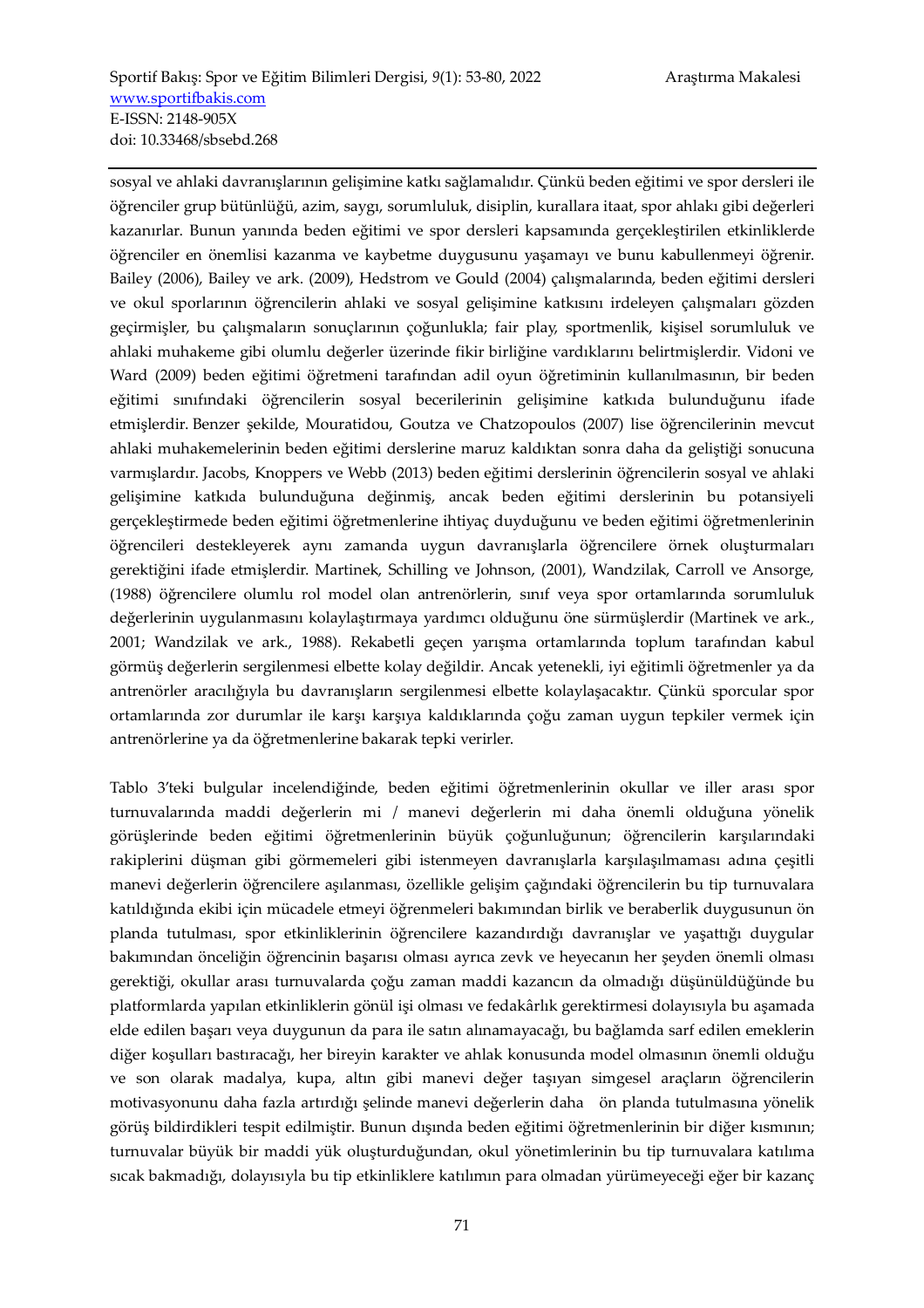yoksa okulun elde ettiği başarının hiçbir zaman önemsenmeyeceği son olarak da bu turnuvalara verilen desteğinde ticari olarak reklam yapma ya da kar elde etme amaçlı olduğu şeklinde maddi değerlerin daha ön planda tutulmasına yönelik görüş bildirdikleri belirlenmiştir. Ayrıca beden eğitimi öğretmenlerinin diğer bir kısmının; maddi ve manevi değerlerin ayrılmaz bir parça, bir bütün olduğunu ifade ettikleri ve son olarak da turnuvalara katılım sağlanmaması konusunda öğrencilerin tehdit edilmesine yönelik de bir engelleme olduğu şeklinde görüş bildirdikleri tespit edilmiştir.

Genel olarak değer kavramının milletlerin sahip olduğu; millî, kültürel, ekonomik, sosyal vb. alanlardaki maddi ve manevi anlamdaki tüm ögelerin bütününü ifade ettiği düşünüldüğünde bu değerlerin birbirinden ayrılmaz bir parça olduğu anlaşılacaktır. Bir bireyin yaşamını başından sonuna sahip olduğu maddi ve manevi değerler belirler. Ancak bu tip değerlerin hangisinin bireyler tarafından benimsenip uygulamaya yansıtılacağı bireysel farklılıklara ve yaşadığı kültüre göre değişecektir denilebilir. Spor etkinlikleri yolu ile maddi ve manevi değerleri öğrenmek ve öğretmek mümkündür. Çünkü spor çok yönlü değerleri bireylere aşılamada evrensel bir çerçeve sağlama gücüne sahiptir. Böylece spor etkinlikleri yolu ile bireylere birlik ve beraberlik, güven, liderlik becerileri, saygı, sevgi, hoşgörü, barış, vicdan, ahlak vb. gibi manevi değerler, ayrıca para kazanıp ihtiyaçları giderme gibi maddi değerler kazandırılabilir.

Yıldız ve Karakullukçu (2019)'da sporun insanlarda; yardımlaşma, disiplin, saygı, azim, özgüven, birlik ve beraberlik, hoşgörü, centilmenlik, sorumluluk, fedakarlık, empati, vicdan, özveri ve sabır gibi manevi değerleri geliştirdiğini tespit etmişlerdir. Başka çalışmalarda da sporun ana görevlerinin; sağlık seviyesinin sürekli iyileştirilmesi, bireylerin fiziksel ve ruhsal gelişiminin sağlanması, toplumun ekonomik ve sosyal gelişiminin desteklenmesi olduğu görülmektedir (Bulicz ve Murawow 2003, Alexandr, Sergij ve Olena 2016; Cale ve Harris 2009). Ennis (1999), Ennis, Cothran, Davidson, Loftus, Owens, Swanson ve Hopsicker (1997) ve Ennis, Solmon, Satina, Loftus, Mensch ve McCauley (1999) sporun bireysel ve sosyal sorumluluğu, çatışma ve müzakere becerilerini, bir topluluğa ait olma duygusunu geliştirebileceğini, Miller, Bredemeier ve Shields (1997); sporun ayrıca olgunluk, ahlaki akıl yürütme, görev yönelimi, sosyal davranış ve sorumluluk geliştirmeye yardımcı olacağını belirtmişlerdir. Bunun yanı sıra, duygusal ve eğitimsel düzeyde çalışmalar yapan birçok araştırmacı da sporun duygusal denge için fırsatlar sağladığını, kişilerarası ilişkileri geliştirdiğini, akranlarla ilişkiler kurmayı kolaylaştırdığını, akademik gelişim için fırsatlar sağladığını (Larson, 2000; Smith, 2003), becerilerin yanı sıra benlik saygısı oluşturmaya da yardımcı olduğunu savunmuşlardır (McHale, Vinden, Bush, Richer, Shaw ve Smith, 2005).

Buradan hareketle okul ortamlarında öğrencilerin, beden eğitimi ve spor dersi kapsamında yapılan bir spor etkinliğine katılmasının, manevi anlamda öğrenebilecekleri en değerli yaşam becerilerinin kazanılmasına yol açacağı söylenebilir. Çünkü beden eğitimi ve spor etkinliklerinde öğrenciler bir takım olmayı öğrenirler. Bir takımın parçası olma düşüncesi; öğrencilere dostluk hakkında bilgi edinmeyi, etkinliklere katılırken birlik ve bütünlük içeresinde hareket etmeyi ve bu sayede de aralarında daha güçlü bağlar kurmayı öğretir. Dolayısıyla bu tip etkinliklerde her öğrenci belirledikleri hedefe ulaşmaları adına birlikte çalışma bilincine sahip olarak tek başına hiçbir başarının elde edilemeyeceğine inanır hale gelir. Yine Yıldız ve Bardakçı (2020) serbest zamanlarında basketbol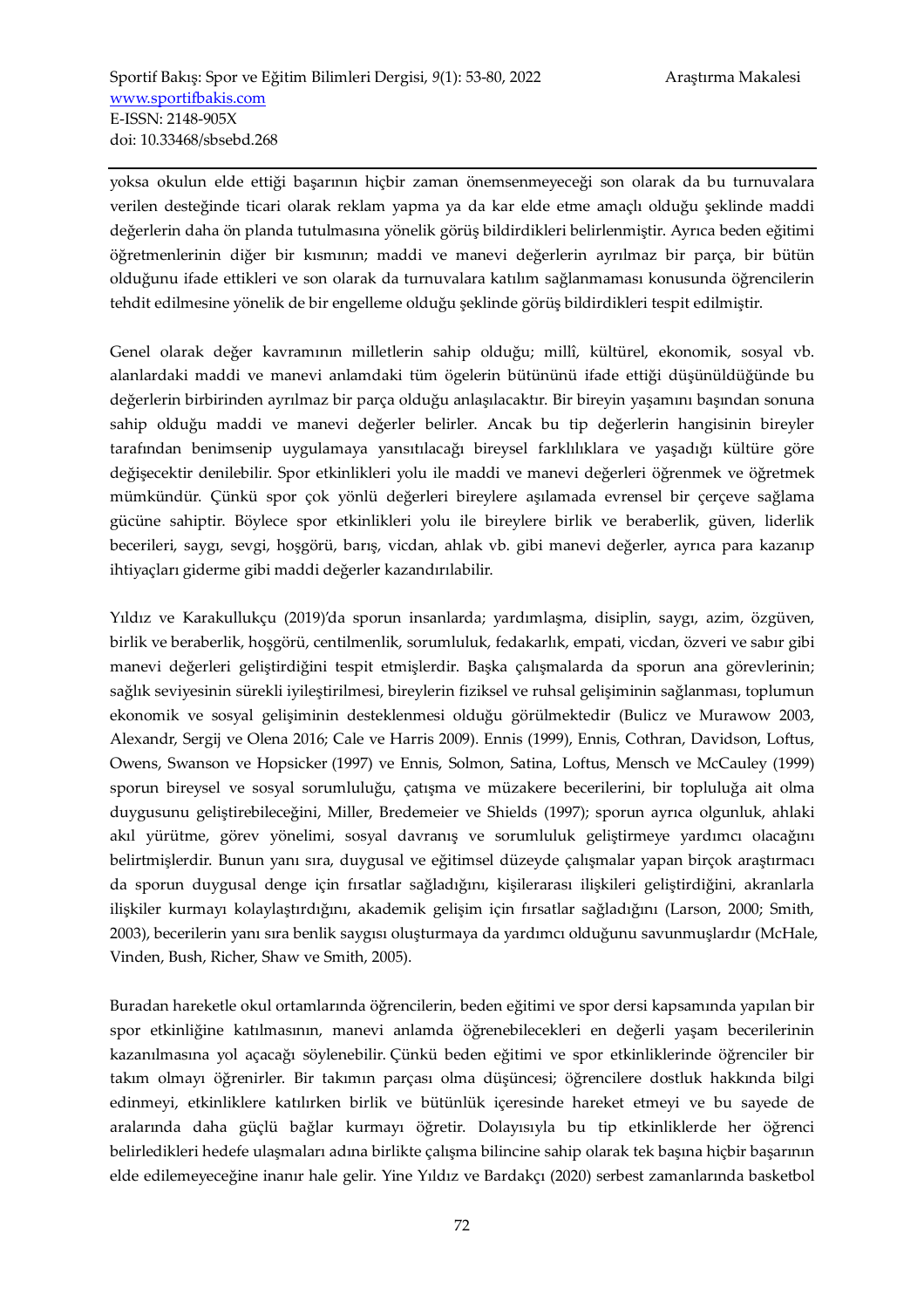oynayan gençlerde yardımseverlik, özgüven, paylaşma, sportmenlik, başarı, saygı, dayanışma, hedef koyma, empati, çaba, iş birliği, stres yönetimi, dürüstlük, kurallara uyma, her zaman yapabileceğinin en iyisini yapma arzusu, sorumluluk alabilme, kazanma ve kaybetmenin doğru tanımı ve algılanması vb. değerlerin geliştiğini belirlemişlerdir (Bardakçı ve Yıldız, 2020). Dolayısıyla okul ortamında da öğrencilerin bu gibi değerleri kazanması formal ya da informal eğitim ile gerçekleştirilebilir. Formal açıdan beden eğitimi dersinde bahse konu olan değerlerin kazanılması kolaylaşabilir. Ancak öğrenciler bu değerleri kazanırken, öğretmenlerinin rol model olması da büyük bir öneme sahiptir. Çünkü öğrenciler; bir olay karşısında kendilerine yol gösterenleri izleyip, bu yol gösterenlerin tepkilerine göre davranışlarını şekillendirmektedirler. Yani beden eğitimi ve spor derslerinde öğrenciler; disiplin, azim, sorumluluk, spor ahlakı veya dayanıklılık gibi ilkeleri, öğretmenlerden veya kendisini yönlendiren diğer bireylerden uygun yönlendirme alarak iyi öğrendiğinde, toplumun varlığının yapı taşlarından biri olan değerlerin yaşatılmasına imkân sağlanacaktır. Buradan hareketle beden eğitimi öğretmenleri için önemli olanın öğrencilere değerleri ve becerileri öğretmek olduğu unutulmamalıdır. Bu bağlamda beden eğitimi ve spor derslerinde ya da spor etkinliklerinde beden eğitimi öğretmenlerinin öğrencilerinden; ellerinden gelenin en iyisini yapmaları, öğretmenler ve diğer öğrencilerle etkileşimlerini artırmaları, başarı arzusu, hedef belirleme, takım ile birlikte hareket etme, sevgi, özsaygı, disiplin, sorumluluk, spor ahlakı vb. gibi sportif erdeme yönelik değerleri benimseyip göstermelerini bekledikleri söylenebilir. Çünkü özellikle beden eğitimi ve spor derslerinde kendine inanan, hedef belirleyerek birlik olma ruhuyla hareket eden ve kendisi ile ilgili özsaygıya sahip öğrenciler; en iyiyi yapma, çekinmeden soru sorma, bir konuyu eleştirme ve gerektiğinde cevapları bulmak için daha çok çalışma, centilmenlik, disipline önem verme vb. gibi sportif erdeme yönelik birçok değeri gerçekleştirebilirler. Yapılan bu açıklamanın aksine Behets (2001) okullarda verilen beden eğitimi ve spor derslerinde sosyal ve duyuşsal alanlardaki hedeflere yüksek öncelik verildiğini, disipline hakim olma gibi değerlerin öğretimine öncelik verilmediği şeklinde görüş bildirmiştir. Dolayısıyla öğrencilerin değer yapılarını anlamak öğretmenlerin derslerini ve alandaki deneyimlerini daha etkili bir şekilde yapılandırmasını sağlayabilir (Solmon ve Ashy, 1995). Sonuç olarak beden eğitimi ve spor derslerinin eğitim ve öğretim faaliyetleri kapsamında önemli bir yere sahip olduğu, bu ders kapsamında beden eğitimi öğretmenlerinin öğrencilerden göstermelerini beledikleri değerlerin de manevi değerler çerçevesinde toplandığı söylenebilir.

Sporda son dönemlere bakıldığında, sporun fonksiyonları ile paydaşların beklentileri arasındaki ilişkinin çelişkiler ve karmaşıklıklar içeren bir yapıya büründüğü, spor ahlakının yozlaştığı gözlenmektedir (Yıldız ve Yıldız, 2020). Levental (2020) sporun profesyonelleşmesi ve ticarileşmesine bağlı olarak spora katılımın daha çok maddi olarak kazanç sağlama ihtiyacını karşıladığını vurgulamıştır. Dolayısıyla sportmenlik ve rekabetçiliğin bu birleşiminin, değerler ve işlevsellik arasında bir çatışma yarattığına dikkat çekmiştir (Levental, 2020). Bu bağlamda spor ortamlarında gösterilmesi beklenilen değerlerin kişiden kişiye değiştiği söylenebilir. Bu araştırmada katılımcıların belirttiği gibi okul bağlamında gerçekleştirilen spor etkinliklerinin okula büyük bir maddi yük getirmesi münasebetiyle bu tip etkinlikler okul yönetimleri tarafından desteklenmemektedir. Çünkü okul yönetimleri için önemli olan bu etkinliklerin maddi anlamda okula kazandıracağı kazançlardır. Bu açıdan bakıldığında çeşitli bireyler ve kurumlar tarafından spor etkinliklerine gösterilen değerlerin farklılaştığı görülmektedir. Yani bu şekilde düşünceye sahip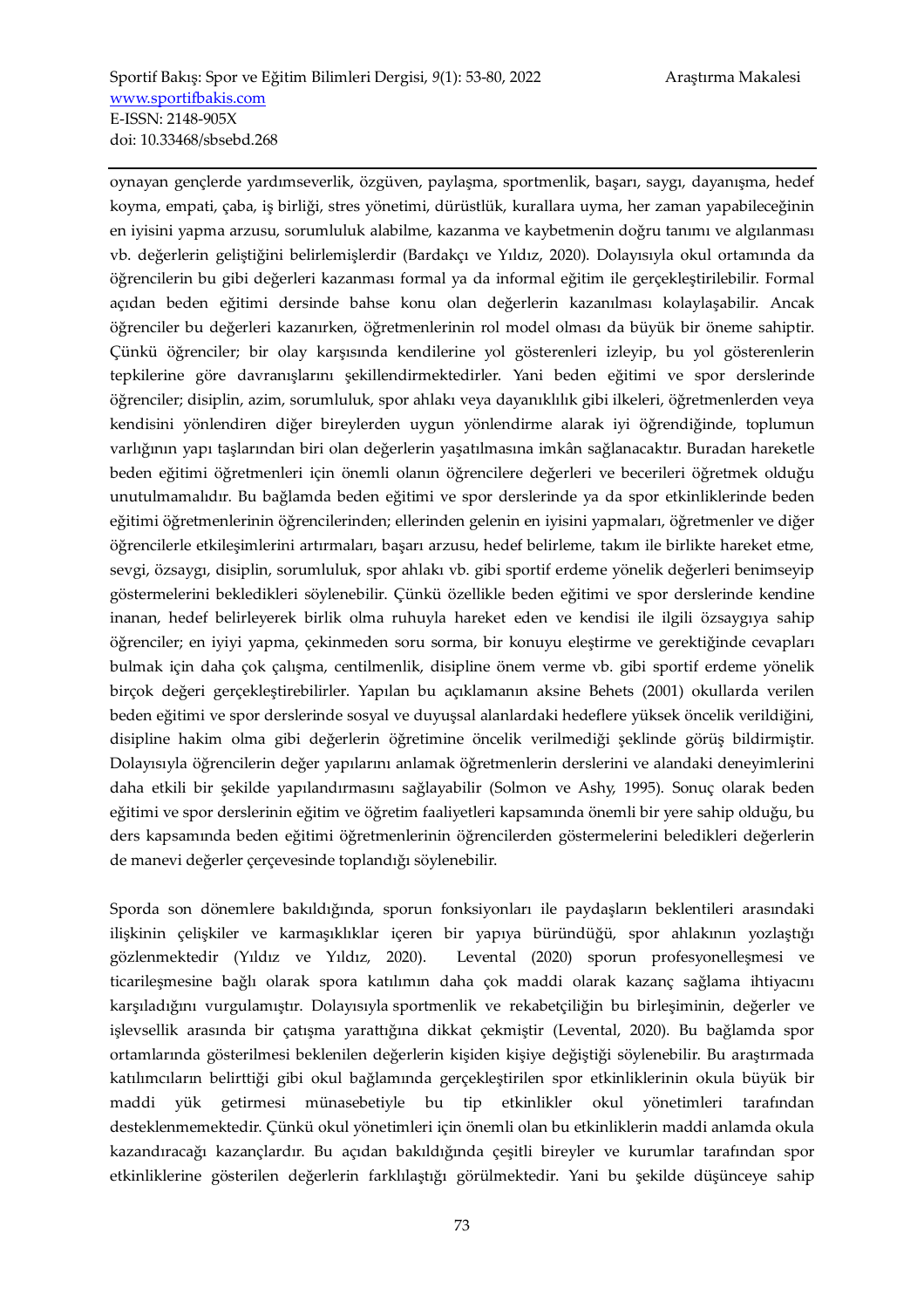olanlar için daha çok maddi değerler ön planda tutulmaktadır. Dolayısıyla okul yönetimleri tarafından bu tip etkinlikler ayrı bir sponsor bulunmaz ise desteklenmemekte ve okulun bu platformda kazanacağı başarı ön planda tutulmamaktadır. Bunun dışında okul yönetimleri ve diğer branş öğretmenleri beden eğitimi ve spor etkinlilere katılımı, öğrencilerin derslerden geri kalmamaları ve akademik başarılarının düşmemesi bahanesiyle engellemektedir. Aslında bunun tam aksine beden eğitimi derslerinin ve spor etkinliklerine katılımın öğrencilerin biliş ve akademik başarılarını artıracağı yönünde birçok araştırma mevcuttur (Yenal, Çamlıyer ve Saracaloğlu, 1999; Sibley ve Etnier, 2003; Hillman, Erickson ve Kramer, 2008; Tomporowski, Davis, Miller ve Naglieri, 2008; Trudeau ve Shephard, 2008; Fox, Barr-Anderson, Neumark-Sztainer ve Wall, 2010; Rasberry, Lee, Robin, Laris, Russell, Coyle ve Nihiser, 2011; Ardoy, Fernández-Rodríguez, Jiménez-Pavón, Castillo, Ruiz ve Ortega, 2014). Bulgular göstermektedir ki beden eğitimi ve spor etkinliklerine katılım; öğrencinin zevk ve heyecan duygusunu yaşamasına, sorumluluk almasına, disipline önem vermesine en önemlisi de birlikte hareket etme vb. manevi değerlerin öğrenilmesine yol açar. Bunun dışında spor etkinliklerinin gerçekleştirilmesi elbette bir maddi külfete sahiptir. Bu etkinlikler çok zaman aldığından amatör anlamda yapılsa dahi hem öğretmenlerin hem de öğrencilerin maddi bir beklenti içerisine girmelerine neden olmaktadır. Dolayısıyla araştırmadaki katılımcıların ifade ettiği gibi parasal faktörler olmadan da bu işlerin çok fazla ilerleme kaydedebileceği söylenemez. Bu bağlamda spor etkinliklerinde maddi değerlerin ön plana çıkması da normaldir. Çünkü maddi ve manevi değerleri birbirinden ayırmanın mümkün olduğu söylenemez.

Araştırma sonucunda, beden eğitimi öğretmenlerinin büyük bir kısmının beden eğitimi ve spor etkinliklerinde kazanma ve kaybetme durumlarında öğrencilerinden değer beklentilerinin fair-play'e yönelik değerler olduğu, diğer bir kısmının da öğrencilerinin her zaman kazanan tarafta olmalarını bekledikleri belirlenmiştir. Bunun dışında beden eğitimi öğretmenlerinin okullar ve iller arası spor turnuvalarında manevi değerlerin daha önemli olduğuna yönelik görüş bildirdikleri ancak hem maddi hem de manevi değerlerin ayrılmaz bir bütün olduğuna da değindikleri tespit edilmiştir.

# **5. ÖNERİLER**

Beden eğitimi öğretmenlerinin, öğrencilere sporla ilgili stratejiler ve becerilerin yanı sıra sportif erdeme yönelik davranışları öğretmeleri ve öğrencilerden beklenilen değerlerin gösterilmesi adına da olumlu rol model olmaları, beden eğitimi ve spor etkinliklerinde oluşan kaybetme durumlarında özellikle öğrencilerin özgüven kaybı yaşamamaları için beden eğitimi öğretmenlerinin, öğrencileri azarlamamaları ve kaybetmenin de hayatın bir gerçeği olduğu felsefesini öğrencilere aşılamaları, beden eğitimi ve spor etkinliklere katılımın en büyük engellerinden olan maddi giderlerin karşılanması için Millî Eğitim Bakanlığı'nın bu konuyu gündeme alması önerilmektedir.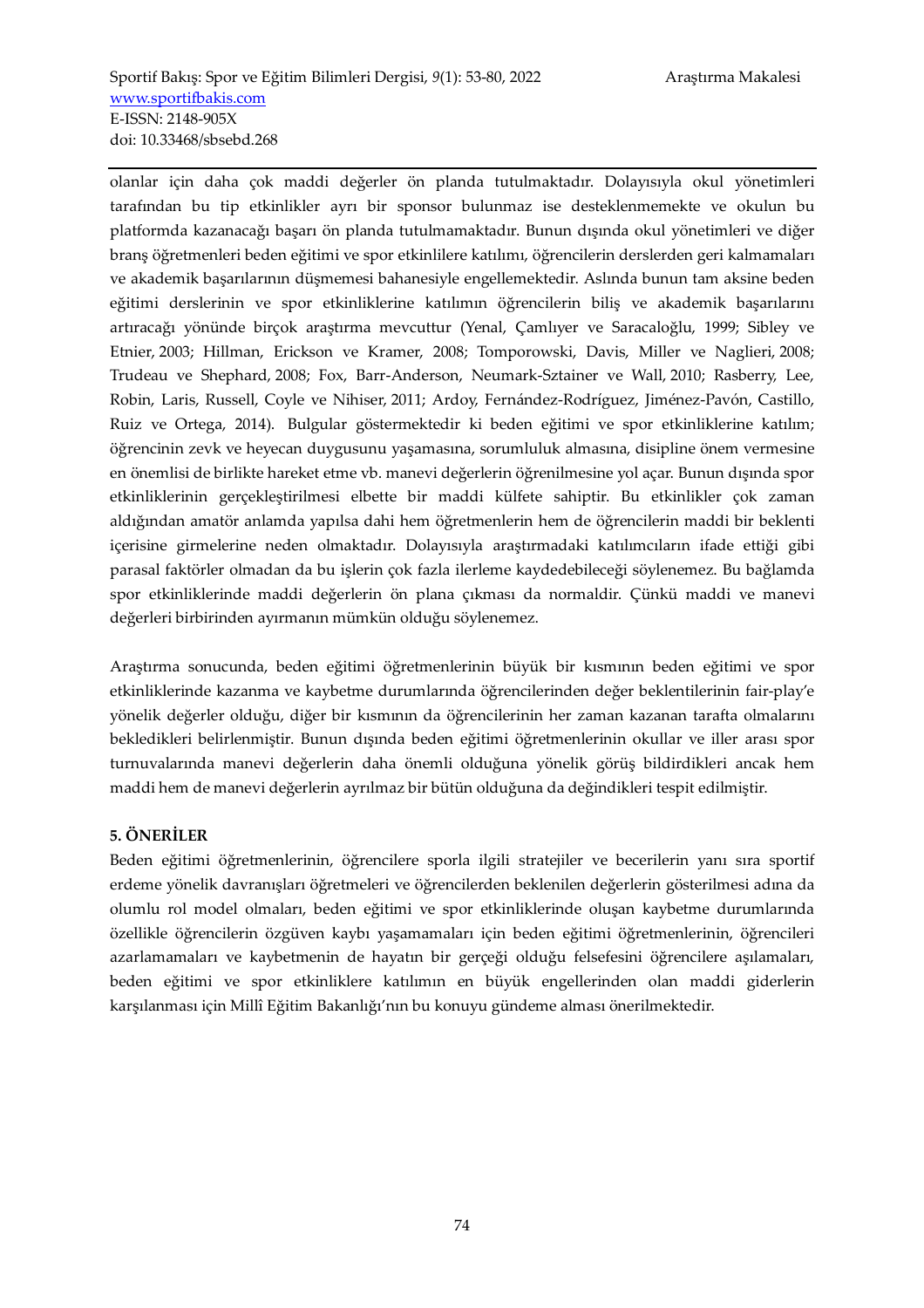Sportif Bakış: Spor ve Eğitim Bilimleri Dergisi, 9(1): 53-80, 2022 Araştırma Makalesi www.sportifbakis.com E-ISSN: 2148-905X doi: 10.33468/sbsebd.268

#### **Açıklamalar**

Sunulan çalışmayı herhangi bir kurum ve kuruluş desteklememiştir. **Yazar Katkıları**  Çalışmaya tüm yazarlar eşit oranda katkı sağlamıştır. **Etik Beyan**  Araştırmada dergi yazım kurallarına ve bilimsel araştırma ve yayın etiği kurallarına uyulmuştur. Araştırma ile ilgili doğabilecek her türlü ihlalde sorumluluk yazarlara aittir. **Çıkar Çatışması**  Yazarlar çalışma ve yayımlanması konularında herhangi bir çıkar çatışması belirtmemiştir

## **KAYNAKÇA**

Alexandr, A., Sergij, T., & Olena, O. (2016). Role of physical education on the formation of a healthy lifestyle outside of school hours. *Journal of Physical Education and Sport*, *16*(2), 335-339. https://doi.org/10.7752/jpes.2016.02054

Altun, S. A. (2003). Eğitim yönetimi ve değerler. *Değerler Eğitimi Dergisi*, *1*(1), 7-17.

Ardoy, D. N., Fernández-Rodríguez, J. M., Jiménez-Pavón, D., Castillo, R., Ruiz, J. R., & Ortega, F. B. (2014). A physical education trial improves adolescents' cognitive performance and academic achievement: The EDUFIT study. *Scandinavian Journal of Medicine & Science in Sports*, *24*(1), 52-61. https://doi.org/10.1111/sms.12093

Bailey, R. (2006). Physical education and sport in schools: A review of benefits and outcomes. *Journal of School Health*, *76*(8), 397-401. https://doi.org/10.1111/j.1746-1561.2006.00132.x

Bailey, R., Armour, K., Kirk, D., Jess, M., Pickup, I., Sandford, R., & Education, B. P. (2009). The educational benefits claimed for physical education and school sport: an academic review. *Research Papers in Education*, *24*(1), 1-27. https://doi.org/10.1080/02671520701809817

Bardakçı, O., & Yıldız, Ö. (2020). Rekreatif amaçlı basketbol oynayan gençlerin değer değişimlerine yönelik anne-baba görüşleri. *Beden Eğitimi ve Spor Bilimleri Dergisi*, *14*(2), 256-270.

Bardi, A., & Schwartz, S. H. (2003). Values and behavior: Strength and structure of relations. *Personality and Social Psychology Bulletin*, *29*(10), 1207-1220. https://doi.org/10.1177/0146167203254602

Behets, D. (2001). Value orientations of physical education preservice and inservice teachers. *Journal of Teaching in Physical Education*, *20*(2), 144-154. https://doi.org/10.1123/jtpe.20.2.144

Berg B. L., & Lune H. (2019). *Sosyal bilimlerde nitel araştırma yöntemleri* (Çev: A. Asım), Konya: Eğitim Yayınevi.

Bloom, G. A., & Smith, M. D. (1996). Hockey violence: A test of cultural spillover theory. *Sociology of Sport Journal*, *13*(1), 65-77. https://doi.org/10.1123/ssj.13.1.65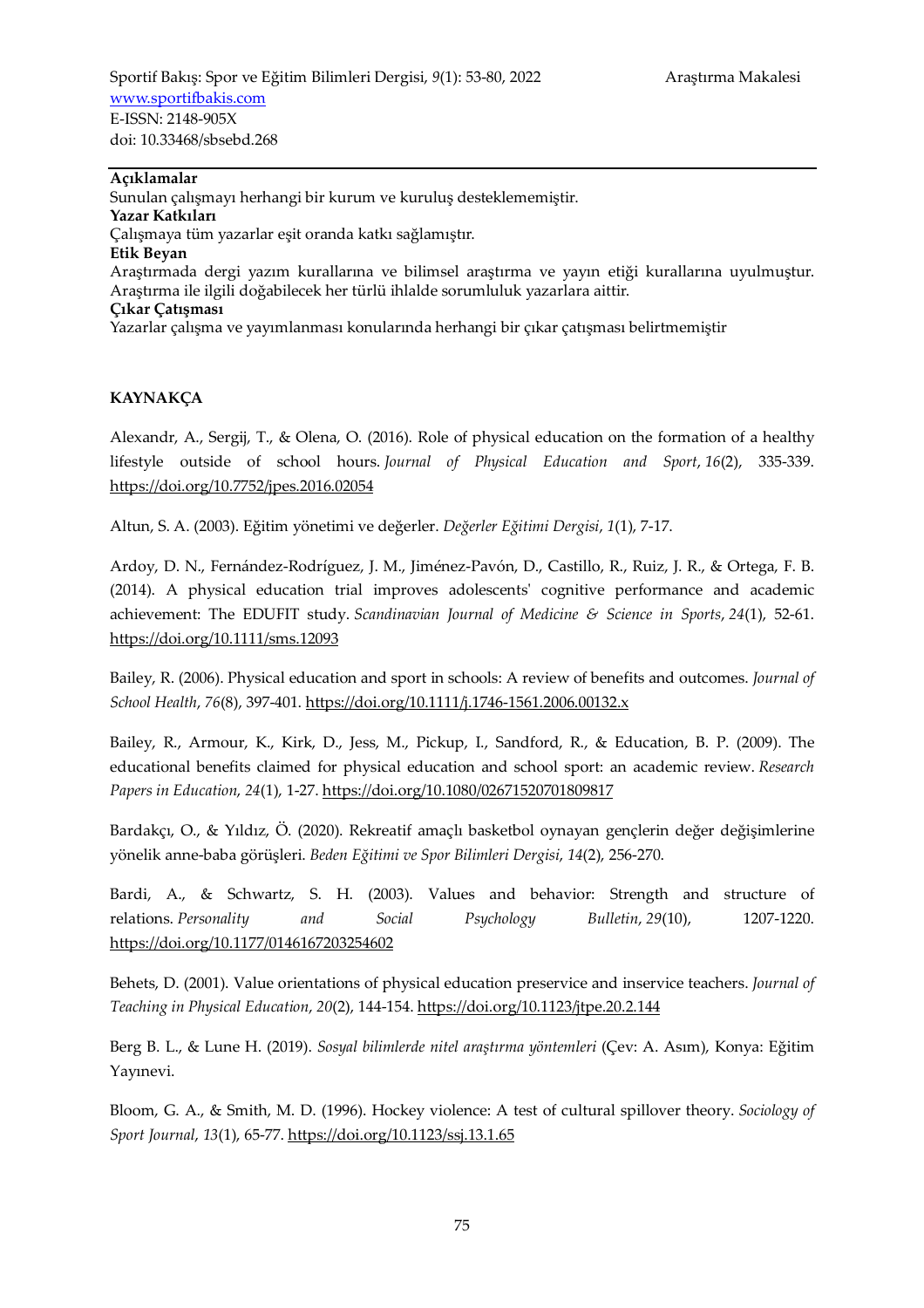Bulicz, E., & Murawow, I. (2003). *Human health and diagnostics: Health effects of motor activity.* Radom: Politechnica R.

Cale, L., & Harris, J. (2009). Fitness testing in physical education–a misdirected effort in promoting healthy lifestyles and physical activity?. *Physical Education and Sport Pedagogy*, *14*(1), 89-108. https://doi.org/10.1080/17408980701345782

Capel, S., Padaruth, S., & Ramkurrun, J. (2018). Value orientations of student physical education teachers studying on a diploma course in mauritius. *Journal of Education, 9*(1), 120-136.

Case, R. D. (2011). *A sportsmanship manual for youth and high school football coaches* (Master Thesis). Recreation, Parks and Tourism Administration at California State University, Sacramento. https://hdl.handle.net/10211.9/1396

Coalter, F. (2005). *The social benefits of sport. An overview to inform the community planning process*. Edinburgh: Sport Scotland.

Coombs-Richardson, R., & Tolson, H. (2005). A comparison of values rankings for selected American and Australian teachers. *Journal of Research in International Education*, *4*(3), 263-277. https://doi.org/10.1177/1475240905057805

Creswell, J. W. (2018). *Nitel araştırma yöntemleri: Beş yaklaşıma göre nitel araştırma ve deseni* (Çev: M. Bütün, & S. B. Demir). Ankara: Siyasal Yayıncılık.

Cumming, S. P., Smoll, F. L., Smith, R. E., & Grossbard, J. R. (2007). Is winning everything? The relative contributions of motivational climate and won-lost percentage in youth sports. *Journal of Applied Sport Psychology*, *19*(3), 322-336. https://doi.org/10.1080/10413200701342640

Devine, C., & Telfer, H. (2016). Beden eğitimi ve spor neden değerlidir? (Çev: B. Gürpınar). İçinde J. Whitehead, H. Telfer, J. Lambert (Edt.) *Altyapı sporlarında ve beden eğitiminde değerler* (ss. 13-33). Ankara: Nobel Akademik.

Doğan, İ., Güven, Ö., & Yıldız, Ö. (2020). *Beden eğitimi dersinin öğrenciye kazandırdığı değerlerin çeşitli değişkenler açısından incelenmesi*. Ankara: Berikan Yayınevi.

Doğar, Y. (2019). İlköğretim okullarında beden eğitimi ve spor dersinin okutulmasında okul içi spor tesis, araç ve gereçlerin yeterlilikleri ve mahalli spor imkânlarından yararlanma durumu (Niğde örneği). *Beden Eğitimi ve Spor Bilimleri Dergisi*, *21*(2), 70-80.

Ennis, C. D. (1999). Creating a culturally relevant curriculum for disengaged girls. *Sport, Education and Society*, *4*(1), 31-49. https://doi.org/10.1080/1357332990040103

Ennis, C. D., Cothran, D. J., Davidson, K. S., Loftus, S. J., Owens, L., Swanson, L., & Hopsicker, P. (1997). Implementing curriculum within a context of fear and disengagement. *Journal of Teaching in Physical Education*, *17*(1), 52-71. https://doi.org/10.1123/jtpe.17.1.52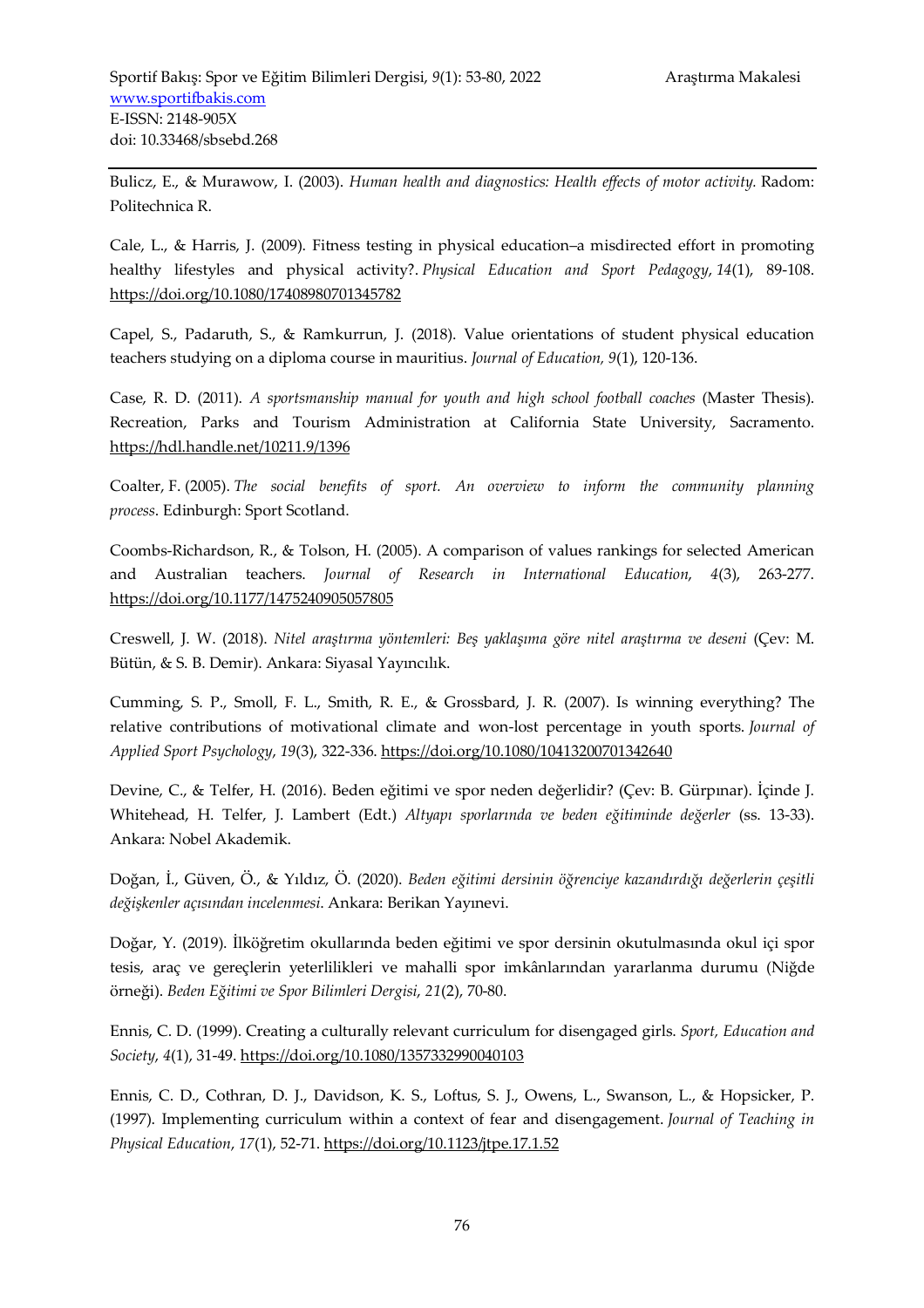Ennis, C. D., Solmon, M. A., Satina, B., Loftus, S. J., Mensch, J., & McCauley, M. T. (1999). Creating a sense of family in urban schools using the "Sport for Peace" curriculum. *Research Quarterly for Exercise and Sport*, *70*(3), 273-285. https://doi.org/10.1080/02701367.1999.10608046

Fox, C. K., Barr-Anderson, D., Neumark-Sztainer, D., & Wall, M. (2010). Physical activity and sports team participation: Associations with academic outcomes in middle school and high school students. *Journal of School Health*, *80*(1), 31-37. https://doi.org/10.1111/j.1746-1561.2009.00454.x

Glesne, C. (2013). *Nitel araştırmaya giriş*. (Çev: A. Ersoy, & P. Yalçınoğlu). Ankara: Anı Yayıncılık.

Gürbüz, S., & Şahin, F. (2018) *Sosyal bilimlerde araştırma yöntemleri.* Ankara: Seçkin Yayıncılık.

Hedstrom, R., & Gould, D. (2004). *Research in youth sports: Critical issues status.* A project conducted for the Citizenship Through Sports Alliance, Kansas City, Mo. http://www.hollistonsoccer.org/wp-content/uploads/2014/05/CriticalIssuesYouthSports-2.pdf

Hillman, C. H., Erickson, K. I., & Kramer, A. F. (2008). Be smart, exercise your heart: Exercise effects on brain and cognition. *Nature Reviews Neuroscience*, *9*(1), 58-65. https://doi.org/10.1038/nrn2298

Jacobs, F., Knoppers, A., & Webb, L. (2013). Making sense of teaching social and moral skills in physical education. *Physical Education and Sport Pedagogy*, *18*(1), 1-14. https://doi.org/10.1080/17408989.2011.621118

Karakullukcu, O. F., Yildiz, O. (2020). Value perceptions of national boxers that study at physical education and sports department of universities. *International Journal of Educational Methodology, 6*(1), 153-160.

Karasar, N. (2008). *Bilimsel araştırma yöntemi*. Ankara: Nobel Yayınevi.

Kılınç, E. (2018). Sosyal bilimlerde araştırma yöntemleri. İçinde Ş. Arslan (Edt.) *Nitel araştırmada geçerlilik ve güvenilirlik* (ss. 147-161). Konya: Eğitim Yayınevi.

Kirschenbaum, H. (1995). *100 ways to enhance values and morality in schools and youth settings*. Massachusetts, USA: Allyn & Bacon Company.

Kuş, E. (2003). *Nicel-nitel araştırma teknikleri.* Ankara: Anı Yayıncılık.

Larson, R. W. (2000). Toward a psychology of positive youth development. *American Psychologist*, *55*(1), 170. https://doi.org/10.1037/0003-066X.55.1.170

Levental, O. (2020). Built heritage or lost nostalgia: Israeli fans and the conservation of sports venues. *Israel Affairs*, *26*(4), 573-588. https://doi.org/10.1080/13537121.2020.1775938

Martinek, T., Schilling, T., & Johnson, D. (2001). Transferring personal and social responsibility of underserved youth to the classroom. *The Urban Review*, *33*(1), 29-45. https://doi.org/10.1023/A:1010332812171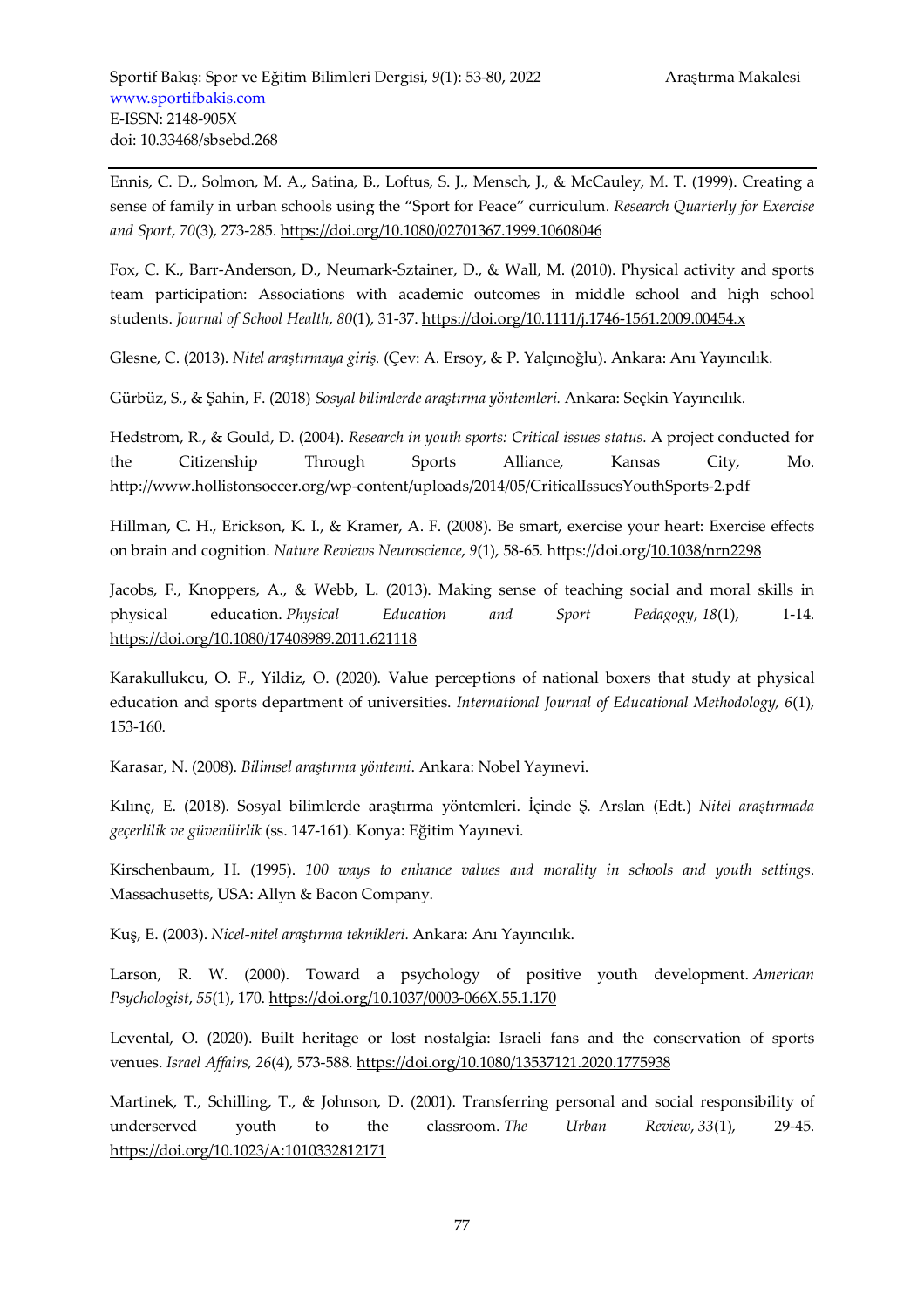McHale, J. P., Vinden, P. G., Bush, L., Richer, D., Shaw, D., & Smith, B. (2005). Patterns of personal and social adjustment among sport-involved and noninvolved urban middle-school children. *Sociology of Sport Journal*, *22*(2), 119-136. https://doi.org/10.1123/ssj.22.2.119

Merriam, S. B. (2018). *Nitel araştırma: Desen ve uygulama için bir rehber.* Ankara: Nobel Akademik Yayıncılık.

Miles, M. B., & Huberman, A. M. (1994). *Qualitative data analysis: An expanded sourcebook*. London: Sage Publications.

Miller, S. C., Bredemeier, B. J., & Shields, D. L. (1997). Sociomoral education through physical education with at-risk children. *Quest*, *49*(1), 114-129. https://doi.org/10.1080/00336297.1997.10484227

Mouratidou, K., Goutza, S., & Chatzopoulos, D. (2007). Physical education and moral development: An intervention programme to promote moral reasoning through physical education in high school students. *European Physical Education Review*, *13*(1), 41-56. https://doi.org/10.1177/1356336X07072675

Öztürk Kuter, F., & Kuter, M. (2012). Beden eğitimi ve spor yoluyla değerler eğitimi. *Eğitim ve İnsani Bilimler Dergisi*: *Teori ve Uygulama*, *3*(6), 75-94.

Parashar, S., Dhar, S., & Dhar, U. (2004). Perception of values: A study of future professionals. *Journal of Human Values*, *10*(2), 143-152. https://doi.org/10.1177/097168580401000207

Patton, M. Q. (2002). *Qualitative evaluation and research methods.* Thousand Oaks, CA: Sage Publications Inc.

Păunescu, M., Gagea, G., Păunescu, C., & Piţigoi, G. (2013). The moral dimension of fair play in high-performance sport. *Procedia-Social and Behavioral Sciences*, *92*, 692-696. https://doi.org/10.1016/j.sbspro.2013.08.740

Prysiazhniuk, S., Tolubko, V., Oleniev, D., Parczevskyy, Y., Prontenko, K., Griban, G., & Griban, O. (2018). The influence of physical activities on biological age parameters of the first-year female students from the special medical department. *Journal of Physical Education and Sport*, *18*(2), 561-564. https://doi.org/10.7752/jpes.2018.02081

Punch, K. F. (2005). *Sosyal araştırmalara giriş*. (Çev: D. Bayrak, H. B. Arslan, & Z. Akyüz). Ankara: Siyasal Kitabevi.

Rasberry, C. N., Lee, S. M., Robin, L., Laris, B. A., Russell, L. A., Coyle, K. K., & Nihiser, A. J. (2011). The association between school-based physical activity, including physical education, and academic performance: A systematic review of the literature. *Preventive Medicine*, *52,* 10-20. https://doi.org/10.1016/j.ypmed.2011.01.027

Roulston, K. (2010). *Reflective interviewing: A guide to theory and practice*. London: Sage Publications.

Sabock, R. J. (1985). *The coach*. Champaign, IL: Human Kinetics Publishers.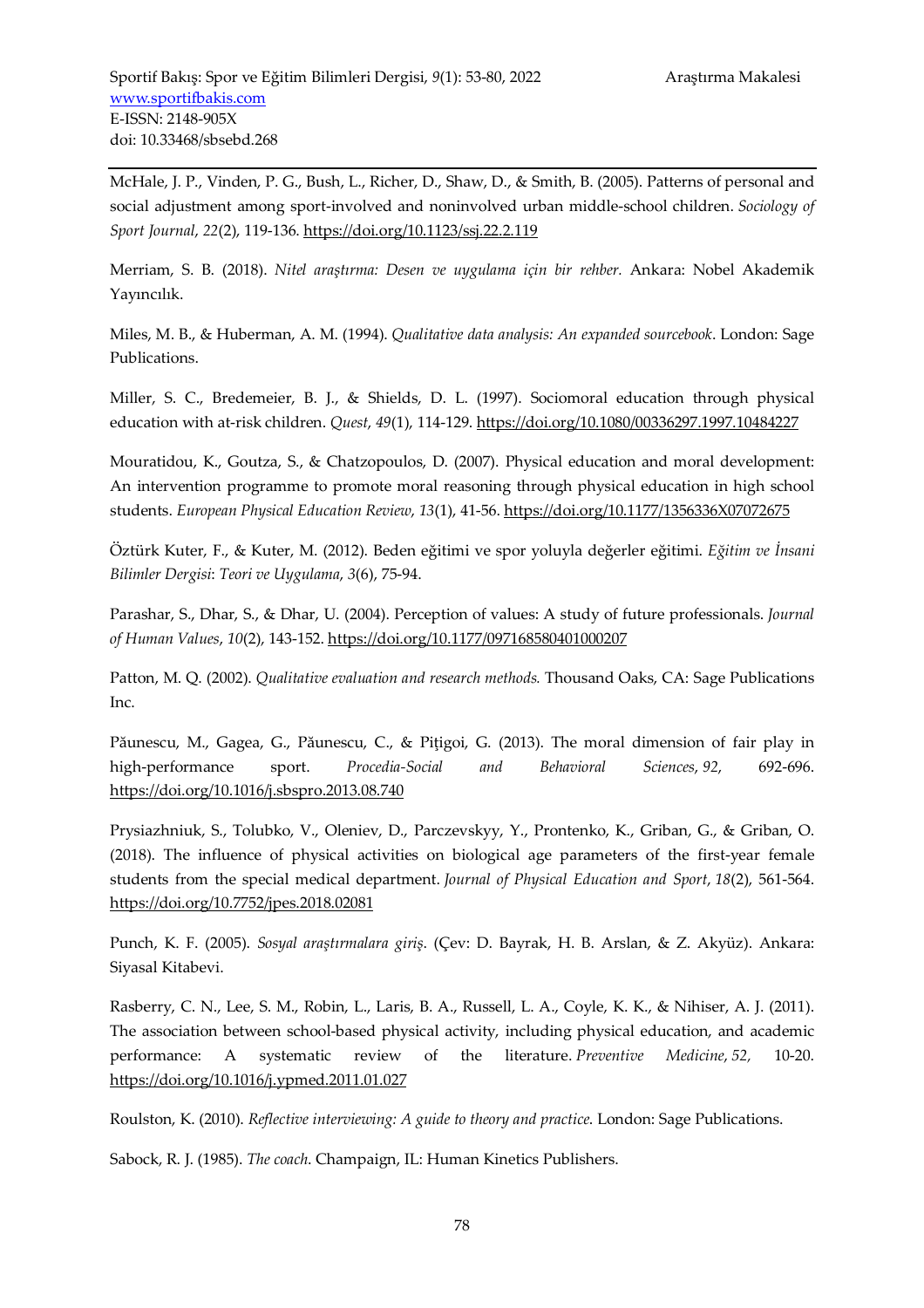Schwartz, H. S., & Bilsky, W. (1987). Toward a universal psychological structure of human values. *Journal Personality and Social Psychology, 53*(3), 550-562. https://doi.org/10.1037/0022-3514.53.3.550

Schwartz, S. H. (1994). Are there universal aspects in the structure and contents of human values. *Journal of Social Issues*, *50*(4), 19-45. https://doi.org/10.1111/j.1540-4560.1994.tb01196.x

Shank, G. D. (2006). *Qualitative research: A personal skills approach*. Upper Saddle River, NJ: Pearson Merrill Prentice Hall.

Sibley, B. A., & Etnier, J. L. (2003). The relationship between physical activity and cognition in children: A meta-analysis. *Pediatric Exercise Science*, *15*(3), 243-256. https://doi.org/10.1123/pes.15.3.243

Silverman, S. (1998). Can moral development be promoted in physical education?. *Journal of Physical Education, Recreation & Dance*, *69*(5), 6-16. https://doi.org/10.1080/07303084.1998.10605543

Simon, R. L. (2003). Sports ethics: An anthology. In J. Boxill (Eds), *Sports, relativism, and moral education*  (pp. 15-28). USA: Blackwell Publications.

Singleton, E. (2003). Rules? Relationships?: A feminist analysis of competition and fair play in physical education. *Quest*, *55*(2), 193-209. https://doi.org/10.1080/00336297.2003.10491799

Smith, A. L. (2003). Peer relationships in physical activity contexts: A road less traveled in youth sport and exercise psychology research. *Psychology of sport and Exercise*, *4*(1), 25-39. https://doi.org/10.1016/S1469-0292(02)00015-8

Solmon, M. A., & Ashy, M. H. (1995). Value orientations of preservice teachers. *Research Quarterly for Exercise and Sport*, *66*(3), 219-230. https://doi.org/10.1080/02701367.1995.10608836

Svendsen, A. M. (2014). Get moving! A comparison of ideas about body, health and physical activity in materials produced for health education in the Danish Primary School. *Sport, Education and Society*, *19*(8), 1014-1033. https://doi.org/10.1080/13573322.2012.735651

Şahin, M., & Dönmez, B. (2019). 19 Mayıs Atatürk'ü Anma, Gençlik ve Spor Bayramı hakkında beden eğitimi öğretmenlerin görüşleri. *Millî Eğitim Dergisi*, *44*(202), 193-214.

Teddlie, C., & Tashakkori, A. (2009). *Foundations of mixed methods research: Integrating quantitative and qualitative approaches in the social and behavioral sciences*. London: Sage Publications.

Tomporowski, P. D., Davis, C. L., Miller, P. H., & Naglieri, J. A. (2008). Exercise and children's intelligence, cognition, and academic achievement. *Educational Psychology Review*, *20*(2), 111-131. https://doi.org/10.1007/s10648-007-9057-0

Trudeau, F., & Shephard, R. J. (2008). Physical education, school physical activity, school sports and academic performance. *International Journal of Behavioral Nutrition and Physical Activity*, *5*(1), 1-12. https://doi.org/10.1186/1479-5868-5-10